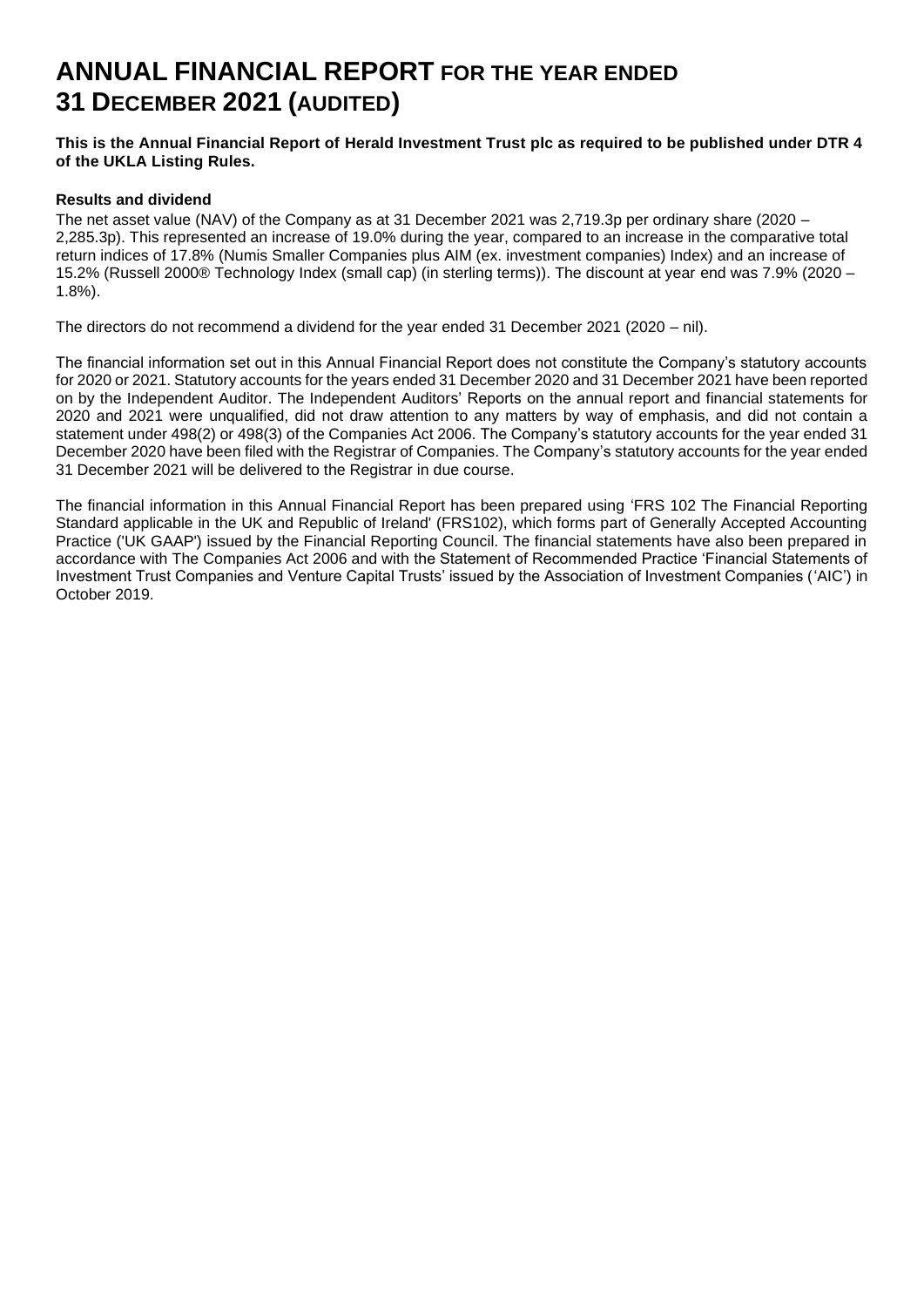## **STATISTICS AND PERFORMANCE – YEAR'S SUMMARY**

|                                                                                      | 31 December | 2021                 | 31 December<br>2020 | % change |
|--------------------------------------------------------------------------------------|-------------|----------------------|---------------------|----------|
| Total net assets                                                                     | £1,760.9m   |                      | £1,503.4m           |          |
| Shareholders' funds                                                                  | £1,760.9m   |                      | £1,503.4m           |          |
| Net asset value per ordinary share <sup>A</sup>                                      | 2,719.3p    |                      | 2,285.3p            | $+19.0$  |
| Share price <sup>A</sup>                                                             |             | 2,505.0p<br>2,245.0p |                     | $+11.6$  |
| Numis Smaller Companies plus AIM (ex. investment<br>companies) Index (capital only)  | 7,116.5     |                      | 6,040.0             | $+17.8$  |
| Russell 2000® Technology Index (small cap) (in sterling<br>terms) (capital only) $B$ | 5,340.9     |                      | 4,637.0             | $+15.2$  |
| Dividend per ordinary share                                                          |             |                      |                     |          |
| Loss per ordinary share (revenue)                                                    | (8.33p)     |                      | (6.00p)             |          |
| Ongoing charges <sup>A</sup>                                                         | 1.02%       |                      | 1.08%               |          |
| Discount to NAV <sup>A</sup>                                                         | 7.9%        |                      | 1.8%                |          |
| Year to 31 December                                                                  | 2021        | 2021                 | 2020                | 2020     |
| Year's high and low                                                                  | High        | Low                  | High                | Low      |
| Share price                                                                          | 2,630.0p    | 2,045.0p             | 2,265.0p            | 897.0p   |
| Net asset value <sup>A</sup> per ordinary share                                      | 2,849.1p    | 2,285.0p             | 2,288.6p            | 1,238.3p |
| Discount <sup>A</sup>                                                                | 16.8%       | 1.8%                 | 28.8%               | 1.0%     |
| At 31 December                                                                       |             | 2021                 |                     | 2020     |
| (Loss)/profit per ordinary share                                                     |             |                      |                     |          |
| Revenue                                                                              |             | (8.33p)              |                     | (6.00p)  |
| Capital                                                                              |             | 439.51p              |                     | 614.30p  |
| Total                                                                                |             | 431.18p              |                     | 608.30p  |

<sup>A</sup> Alternative Performance Measure.

B Investments and indices valued at USD/GBP exchange rate of 1.354 at 31 December 2021 (1.368 at 31 December 2020).

® Russell Investment Group

### **LONG TERM PERFORMANCE SUMMARY**

|                                                                                     | 31 December<br>2021 | Inception<br>16 February<br>1994 | % change |
|-------------------------------------------------------------------------------------|---------------------|----------------------------------|----------|
| Net asset value per ordinary share (including<br>current year revenue) <sup>A</sup> | 2,719.33p           | 98.70p                           | 2,655.15 |
| Net asset value per ordinary share (excluding<br>current year revenue) <sup>A</sup> | 2,727.70p           | 98.70p                           | 2,663.62 |
| Share price                                                                         | 2,505.00p           | 90.90 <sub>p</sub>               | 2,655.78 |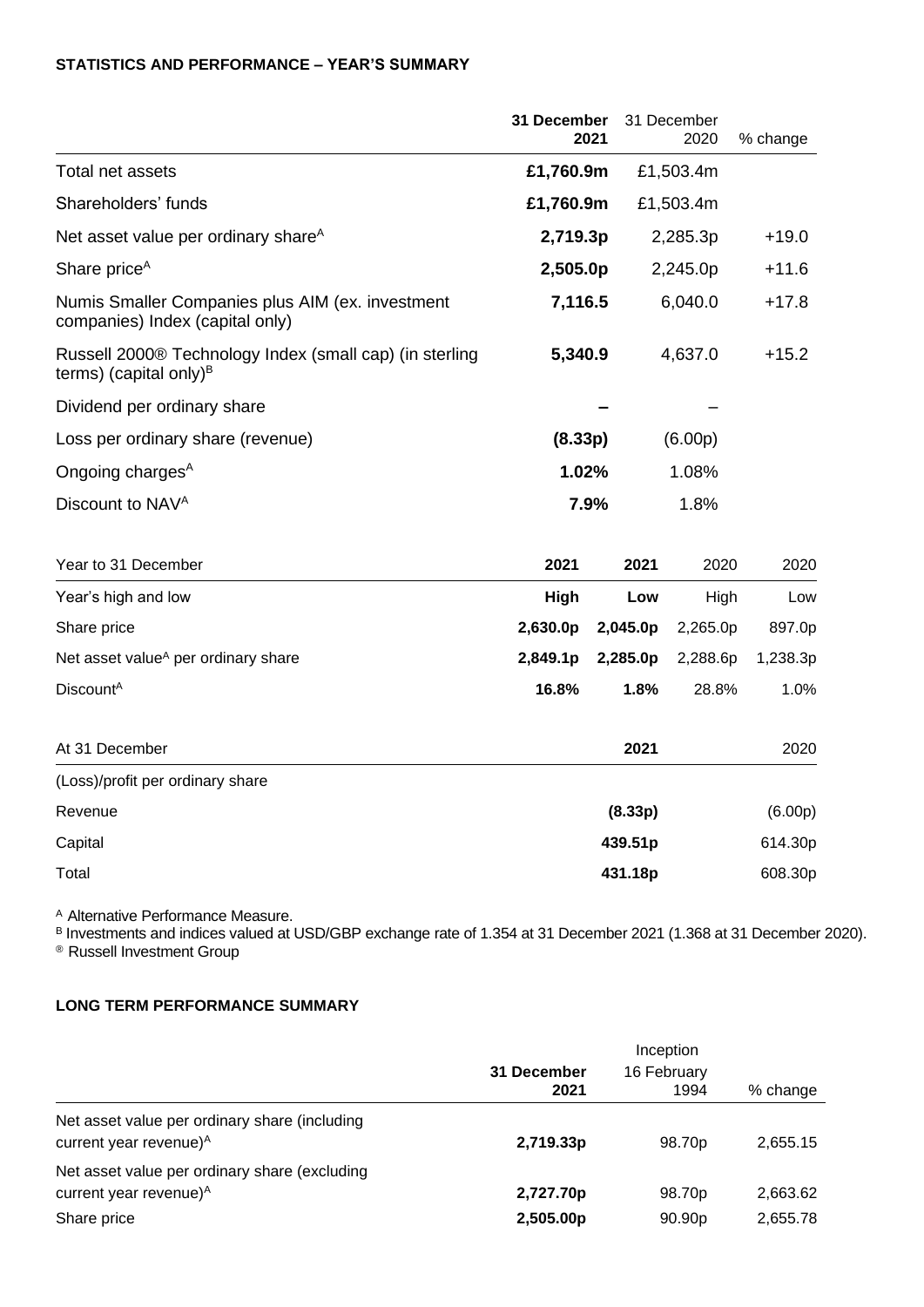| Numis Smaller Companies plus AIM (ex. investment<br>companies) Index           | 7.116.46 | 1.750.00 | 306.65 |
|--------------------------------------------------------------------------------|----------|----------|--------|
| Russell 2000® Technology Index (small cap)<br>(in sterling terms) <sup>†</sup> | 5.340.93 | 688.70*  | 675.51 |

<sup>A</sup> Alternative Performance Measure.

\* At 9 April 1996 being the date funds were first available for international investment.

† The Russell 2000® Technology Index (small cap) was rebased during 2009 following some minor adjustments to its constituents. The rebased index is used from 31 December 2008 onwards.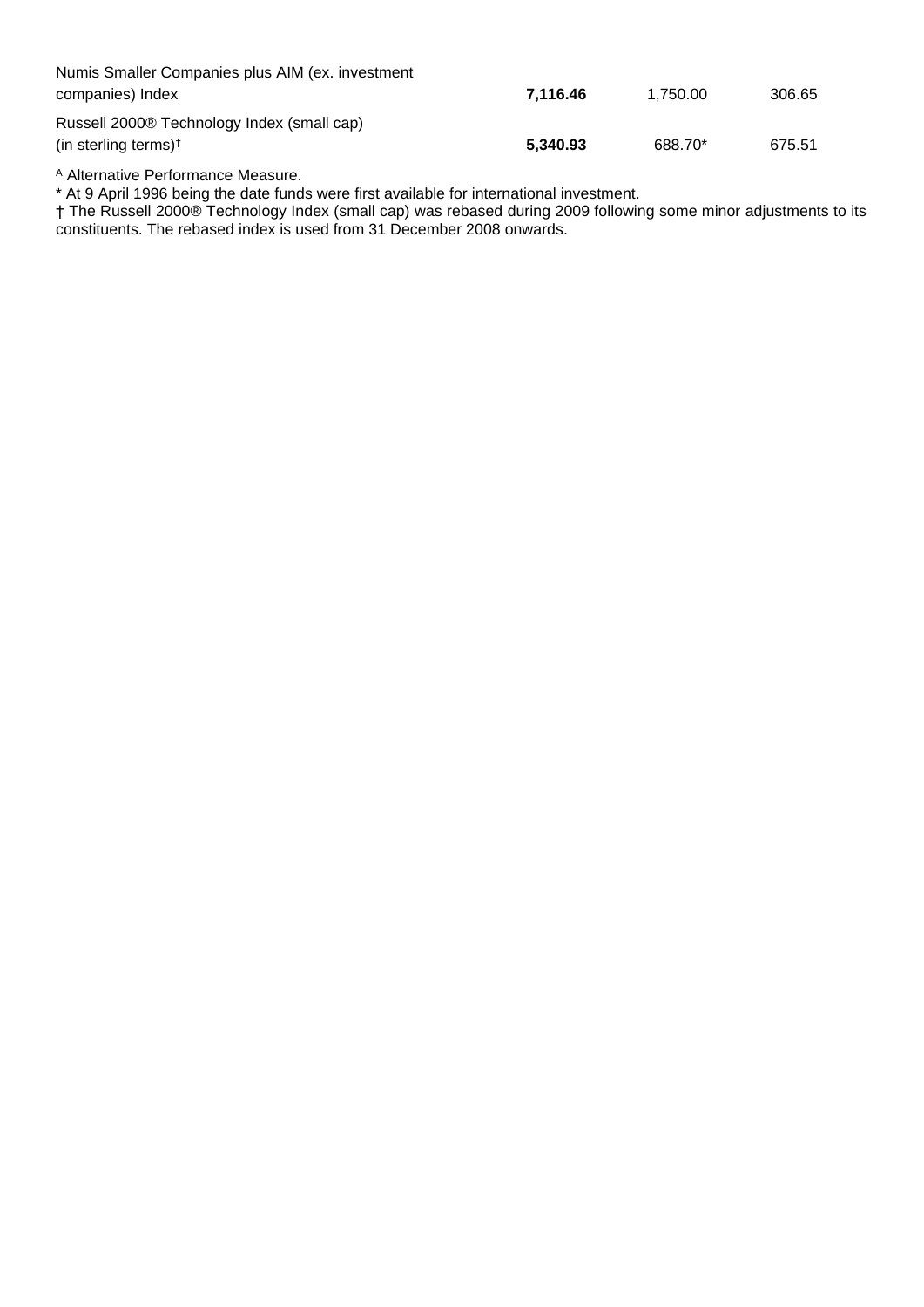#### **CHAIRMAN'S STATEMENT AND REVIEW OF 2021**

I am delighted to report another year of excellent progress with the net asset value per share appreciating 19.0%. There has been rotation in the performance of the portfolio, with some of the star performers in 2020 ceding some of their gains, and other holdings enhancing theirs. The media sector accounted for only 13.3% of net assets at the start of the year and contributed one third of the overall return, delivering 54.8% mainly in the UK; but the largest sector, software, which accounted for 36.3% of the Company's net assets at the start of the year delivered a return of only 7.2%. Many stocks in this sector had become too expensive and a correction is wholesome and reduces the overall risk in the portfolio. The semiconductor sector also had a very strong year with well-publicised capacity shortages providing unprecedented pricing power.

|                            | <b>YE Market Value</b> | <b>Total return</b> | % of total |                 |
|----------------------------|------------------------|---------------------|------------|-----------------|
| 2021                       | £m                     | £m                  | net assets | <b>2021 IRR</b> |
| Media                      | 255.8                  | 100.0               | 14.5%      | 54.8%           |
| <b>Semiconductors</b>      | 153.5                  | 51.3                | 8.7%       | 45.2%           |
| <b>Technology Hardware</b> | 219.8                  | 44.8                | 12.5%      | 26.7%           |
| Software                   | 600.2                  | 39.3                | 34.1%      | 7.2%            |
| <b>Technology Services</b> | 153.3                  | 28.4                | 8.7%       | 23.7%           |
| Total main sectors         | 1,382.6                | 263.8               | 78.5%      |                 |

|                      | <b>YE Market Value</b> | <b>Total return</b> | Movement |
|----------------------|------------------------|---------------------|----------|
| 2021                 | £m                     | £m                  | in NAV   |
| <b>Total Company</b> | 1.760.9                | 280.4               | 19.0%    |

The UK equity investments now account for 47.7% of net assets (down from 49.3% at the end of 2020). The UK return of 23.3% was ahead of the Numis Smaller Companies plus AIM (ex. investment companies) Index whose total return was 20.0%. The board considers this result to be satisfactory given that the technology sectors lagged the index as a whole.

The North American equity portfolio now accounts for 22.3% of net assets. It returned 11.0%, which lagged the Russell 2000® Technology Index by 4.2%. This small cap index itself returned dramatically less than the Russell 1000® Technology Index, which returned 38.3% in sterling terms. Furthermore, companies too small to be included in the Russell 2000® Technology Index have performed even more poorly.

There is a perception that it has been a bull market for technology stocks. This is indeed true for the likes of Microsoft, Apple and Alphabet and the semiconductor companies, but there has been a bear market in software companies with the Bloomberg Software Sector for small cap stocks (between \$100m and \$3bn) delivering a median return of -16.3% for North America. Unfortunately, software was the heaviest weighting in our portfolio, although some judicious profittaking limited the damage. There had evidently been unrealistic momentum in the software sector and valuations had become too stretched, particularly in light of the significant dilution in this sector from stock-based compensation. Often, revenue growth has been favoured over profitability and the outperformance we have delivered in this sector and this year reflects the value the Manager places on management teams who take a balanced view of profits and growth.

The EMEA (Europe, Middle East and Africa) portfolio has delivered an exceptional performance during 2021 returning 46.3% in sterling terms. The three largest holdings - Nordic Semiconductor, Esker and BE Semiconductor - all performed well. The weighting in this region has risen significantly to 11.4% from 8.6% at the end of 2020, usefully assisting us in maintaining appropriate geographical diversification.

The Asian return was 19.0%. Whereas in the UK the return was dominated by media stocks, in Asia the strong performance resulted from technology hardware and semiconductors, mainly in Taiwan. In fact, Taiwan delivered a remarkable return of 89.8% due in large part to heavily publicised supply-chain issues which clearly benefited some companies in the portfolio. It is difficult to tell how much inventory building has flattered demand and we might well expect to see some unwinding of this outperformance in the coming year. The Asian equity element of the portfolio has grown to 11.8% from 10.1% of the Company's net assets at the end of 2020.

The portfolio is, of course, focused on growth companies, and only a subset of the portfolio pays a dividend. Nonetheless, such income is welcome, and I am pleased to report that the net dividends received by the Company grew by 41.3% from the previous year although, as noted last year, they were heavily depressed in 2020 by lockdown uncertainty. Nonetheless, dividends have still appreciated 14.8% from pre-Covid 2019.

We continue to buy back our own shares opportunistically and 1,029,306 shares were bought back during the year for cancellation at a cost of £22.9m which equates to 1.6% of the outstanding capital as at 31 December 2020.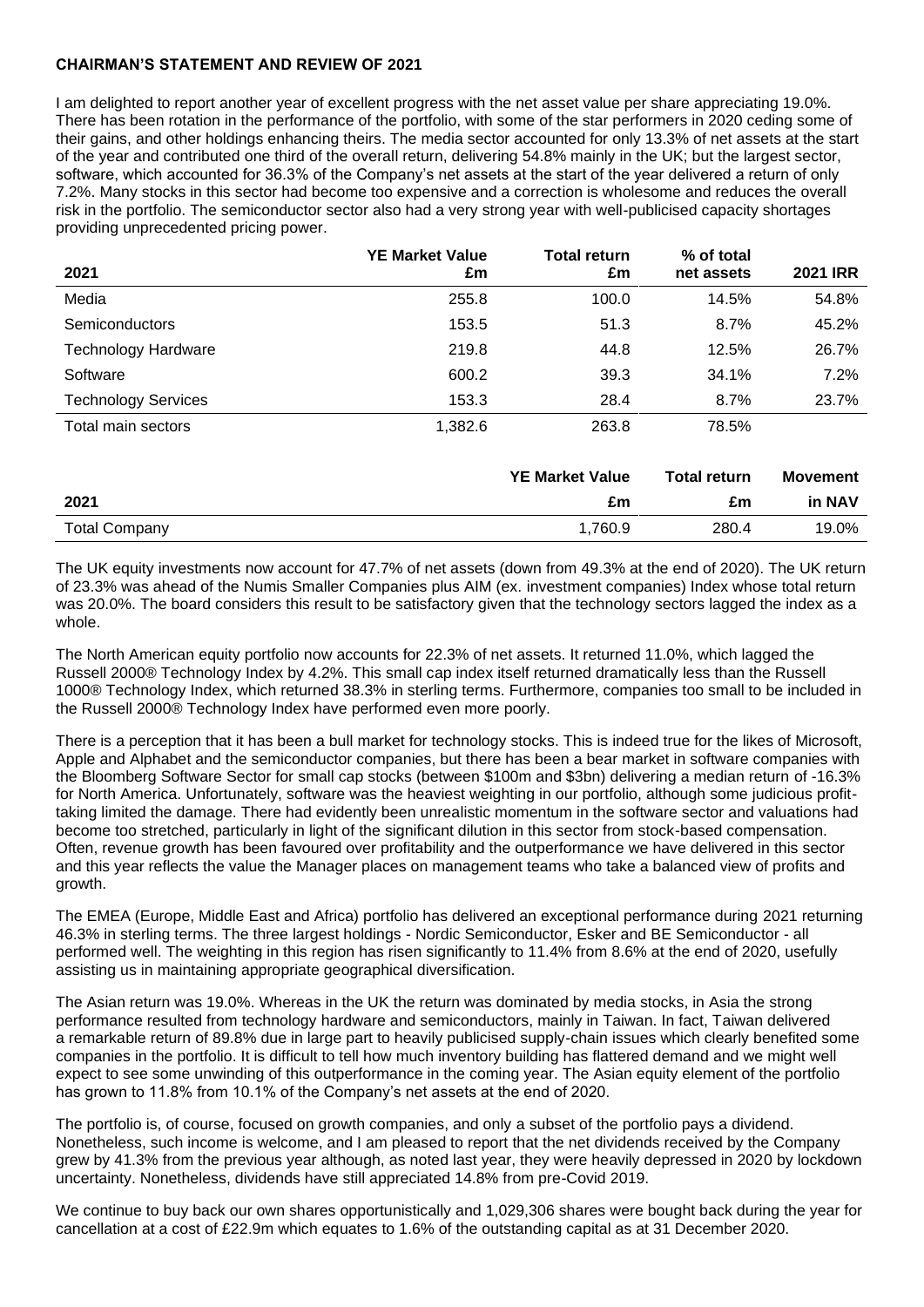ESG (environmental, social and governance) has continued to be a focus of attention during the year. Herald Investment Management's 2020 Stewardship Report was approved by the Financial Reporting Council. This was a significant achievement given that many higher profile names were not awarded the same accolade. The renewable energy elements of the portfolio had a very strong year in 2020 and ceded some of those gains in 2021, but we remain interested in a plethora of companies innovating to generate, store and save renewable energy. In discussions with numerous investee companies, we have learnt that their ESG efforts consume considerable resources, and therefore represent a material expense for shareholders, for the benefit of the wider society. We remain concerned that the ever-increasing wave of regulation in all its various forms has become a disincentive for companies to raise new capital via the public markets, whilst others are tempted by funds from private equity where the regulatory burden is lighter.

The AGM will be held on the 19th April 2022 and we expect to return to the normal practice of welcoming shareholders in person. This is, of course, subject to government restrictions. This will be my first AGM as chairman and it will be a great pleasure to hold this meeting under more normal circumstances. I would like to take this opportunity to mention my predecessor as chairman, Ian Russell, and to thank him sincerely for his contribution to the Company. This particular AGM provides shareholders with an opportunity to vote on the continuation of the Company, as the articles of association require every third year. The board has also carried out a review of our articles to ensure that they reflect current best practice and legislative changes and a number of modifications are proposed as a result. Your board strongly recommends that shareholders vote in favour of both the continuation resolution and the changes to the articles.

2021 has been a mixed year with an unusually small proportion of the portfolio delivering the returns. More positively we are pleased that the portfolio has proved resilient through the second year of Covid. The Net Asset Value per share has appreciated 63.0% over the two years affected by the pandemic. Furthermore, Bloomberg estimates of the P/E (price to earnings) of the portfolio has only increased by a tenth over the two years and has actually declined a little over the last year. This NAV increase reflects takeover premiums, earnings growth, and the highly rated software sector being usefully rerated, while more modestly rated stocks have appreciated as a proportion of the whole. This provides a more solid base from which to go forward.

The fact that we have managed to operate relatively normally during the Covid period is due in large part to the dedication of the Herald Investment Management team. There have been many examples of team members going beyond what could have been reasonably expected and I am immensely grateful to them for their support during this difficult period.

As ever there is much to worry about geo-politically with uncertainties in Russia/Ukraine, China/Taiwan/US and the US/Iran of particular concern. Added to these, this year we have the new challenge of soaring energy prices which, when combined with supply-chain inflation, and inevitable fiscal tightening, seems bound to put pressure on consumer spending. However, much of the technology sector has become non-discretionary spend for consumers, businesses and governments alike and we still see strong growth prospects in our chosen sector. This, combined with the quality of the companies in the portfolio, means that your board remains optimistic about our future prospects.

**TOM BLACK** Chairman 21 February 2022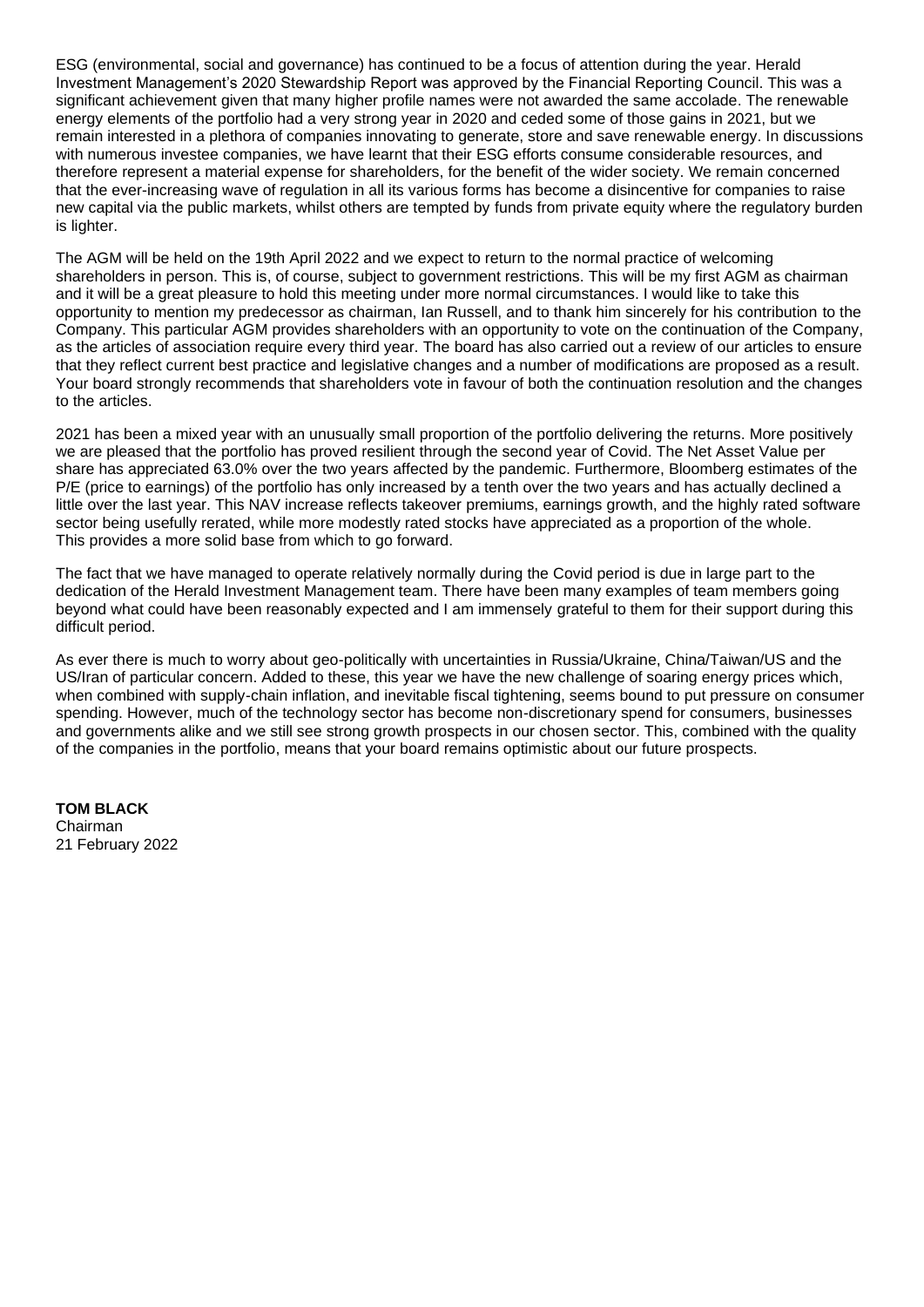#### **INVESTMENT MANAGER'S REPORT**

It is a relief to report another record year-end net asset value after another challenging year. The more time goes by, the more challenging the lack of interaction in person with companies becomes. That said, video conferencing has been a wonderful tool, which has proved satisfactory for providing updates with management we know well, and I am sure it will be heavily-used going forwards. During the year we had c.1,200 video calls with investee and potential investee companies. Nevertheless, without face-to-face meetings, it is more challenging to get to know new companies, and to integrate new members of staff. The informal spontaneous dialogues over the desk in the office are much missed as well. It is still unclear how much working habits will change longer term, but it seems inevitable that hybrid working will persist, which entails a permanently expanded IT infrastructure.

The quantitative easing and loose fiscal policies across the globe have helped keep economies buoyant this year while supply chain issues and a tight labour market have been recurring discussion points. In the technology sector wage inflation and high stock compensation have been perennial issues, but hardware inflation is a new challenge. It is difficult to discern which companies will disappoint as a result of supply-chain issues reducing the ability to deliver revenues, and we do not know for sure which are actually benefiting from new-found pricing power. Furthermore, by how much is demand inflated by companies building inventory throughout the supply-chain, implying only temporary extra demand in 2021? Certainly, the semiconductor and technology hardware stocks have delivered powerful returns during the year in terms of share performance.

The renewable energy sector was a star performer in 2020 with total gains of £45.7m led by ITM Power, but there was a negative return of £12.3m in 2021, which would have been worse had substantial gains not been realised. The desire to reduce carbon emissions, which is being progressively enshrined in legislation at varying speeds in different jurisdictions, is clearly of huge economic significance. The sector became too fashionable in 2020, and valuations have corrected, but it continues to be a dynamic space. We regularly see companies wishing to raise capital arguing they have a unique innovation. Renewable energy generation, principally wind and solar, has reached a mature stage, but energy storage remains a problem to be solved.

The most disappointing sector has been software, which was 34.1% of net assets at the year end. Within the portfolio the software companies only returned 7.2%, but the basket of companies in the Bloomberg software sector with a market capitalisation between \$100m and \$3bn at the year-end delivered a median return of -1.2% in sterling terms. We have felt uncomfortable with valuations in this subsector, particularly those with a SAAS (software-as-a-service) model which often had poor profitability but were being valued on ever-increasing multiples of revenues. If last year the frustration was that we had reduced positions too early, this year's frustration is that we should and could have taken profits more aggressively. Nevertheless, it is reassuring that there has been a useful correction as this gives us more confidence that fundamentals will win out over time.

#### **UK**

The UK return was 23.3% but with markedly divergent returns between stocks and sub-sectors. Last year the UK performance was enhanced by a return of 829.2% (£38.3m) from the renewable energy sector, mainly ITM Power; this year the renewable sector returned -29.6% (–£8.9m). This was more than offset by a broadly-based return from the media sector of 66.1% (£94.3m). The star performer was Next Fifteen which appreciated 159.5% or £29.4m by value. It had been the biggest loser in the portfolio in H1 2021 and I remember being relieved, during the uncertainty of Covid, that if Next Fifteen was our biggest problem we have not had too much damage. The best percentage return however came from Audioboom +446.0% which equated to £10.1m. They specialise in podcasts with advertising as the main revenue source. Future and YouGov also contributed strongly.

The worst performing stock in the UK and the whole Company in sterling terms was GB Group. It has been a wonderful long-term performer but had become expensive, though we had already realised gains of £9.7m in 23 trades over the last two years. The challenge of the UK market is poor liquidity, and we can only manoeuvre with difficulty. When GB Group attempted to undertake a large fundraising to fund a major acquisition, the shareholder register was in poor shape to support it. While we are supportive long-term shareholders the scale was too large, given our heavy weighting, to offer more than a gesture of support. In the end £305m was raised at a heavily discounted rate. There is clearly indigestion following this placing and the shares may be dull for a while. Although there are many interesting UK companies there are insufficient institutional investors in the small market capitalisation arena and insufficient liquidity, which means we have continued to gently reduce our UK weighting. A further £57.5m of sales less purchases was withdrawn during the year. It now means that the net cash cost of the UK portfolio, which is valued at £839m is negative £269m: i.e. We have withdrawn more cash from the UK portfolio than has ever been invested, by a considerable margin.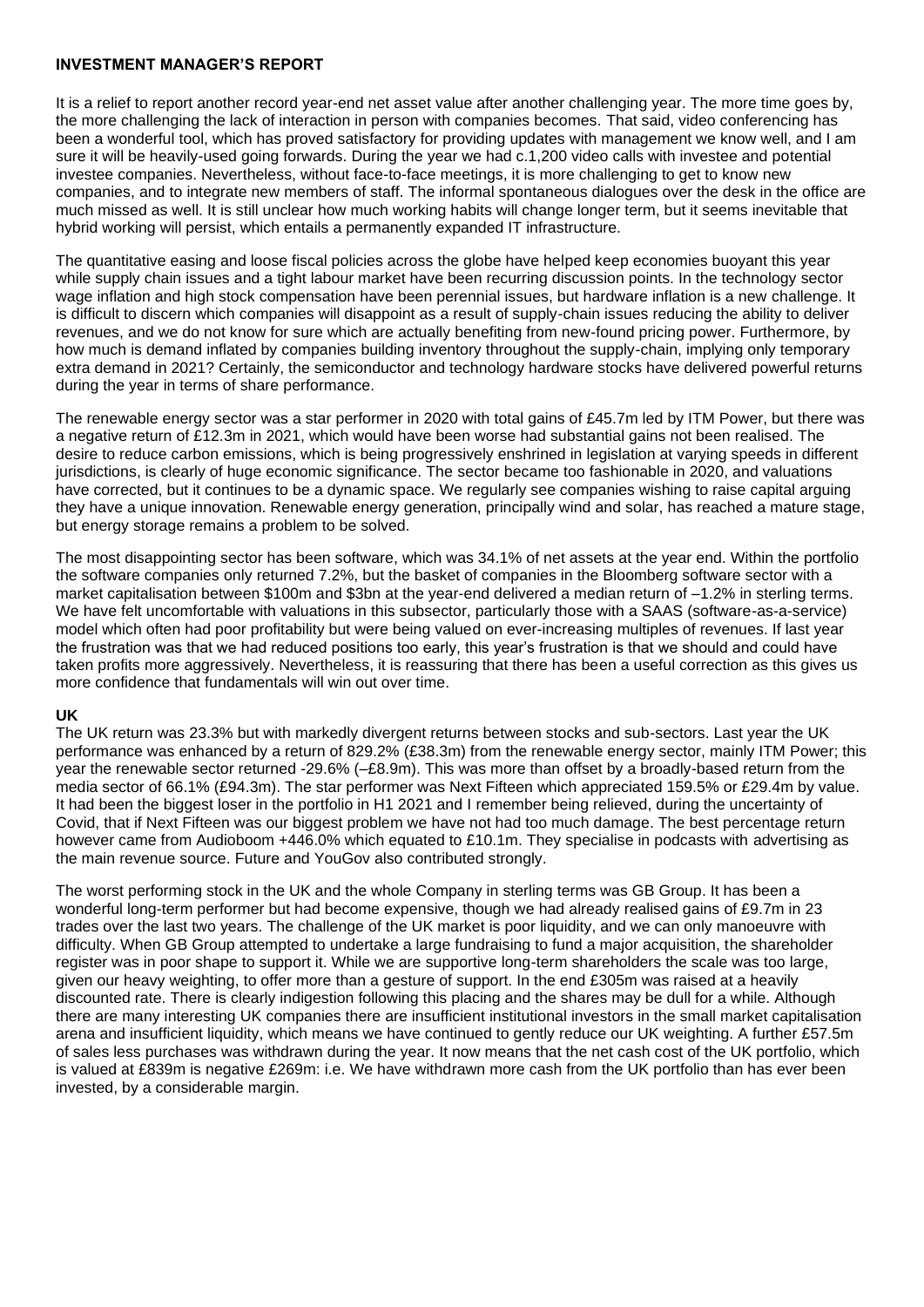#### **REGIONAL ALLOCATION CHANGES (STERLING THOUSANDS)**

|                           | <b>Valuation at</b><br>31 December | <b>Net</b><br>acquisitions/ |              | Appreciation/  | <b>Valuation at</b><br>31 December |
|---------------------------|------------------------------------|-----------------------------|--------------|----------------|------------------------------------|
|                           | 2020                               | (disposals)                 | Amortisation | (depreciation) | 2021                               |
| Equities*                 |                                    |                             |              |                |                                    |
| UK                        | 740,637                            | (57, 654)                   |              | 156,483        | 839,466                            |
| <b>EMEA</b>               | 128,872                            | 10,742                      |              | 61,630         | 201,244                            |
| North America             | 366,703                            | (13,036)                    |              | 38,524         | 392,191                            |
| Asia Pacific              | 151,945                            | 27,403                      |              | 28,985         | 208,333                            |
| <b>Total equities</b>     | 1,388,157                          | (32, 545)                   |              | 285,622        | 1,641,234                          |
| Government bonds          | 42,426                             | 87                          | 2            | (267)          | 42,248                             |
| <b>Total investments</b>  | 1,430,583                          | (32, 458)                   | 2            | 285,355        | 1,683,482                          |
| Net liquid assets         | 72,784                             | 4,145                       |              | 466            | 77,395                             |
| Total assets <sup>+</sup> | 1,503,367                          | (28, 313)                   | 2            | 285,821        | 1,760,877                          |

\* Equities includes convertibles and warrants.

+ The total assets figure comprises assets less current liabilities.

The table below summarises the 2021 UK equity returns:

|                            | <b>YE Market Value</b> | <b>Total return</b> | % of total |                 |
|----------------------------|------------------------|---------------------|------------|-----------------|
|                            | £m                     | £m                  | region     | <b>2021 IRR</b> |
| Media                      | 211.1                  | 94.3                | 25.1%      | 66.1%           |
| Semiconductors             | 14.7                   | $-4.5$              | 1.8%       | $-18.9%$        |
| <b>Technology Hardware</b> | 96.9                   | 18.1                | 11.5%      | 22.8%           |
| Software                   | 247.3                  | 20.2                | 29.5%      | 9.2%            |
| <b>Technology Services</b> | 91.2                   | 15.9                | 10.9%      | 20.7%           |
| Total main sectors         | 661.2                  | 144.0               | 78.8%      |                 |
| Total UK region            | 839.5                  | 163.7               |            | 23.3%           |

In the technology sectors Seeing Machines, Kainos, Idox, discoverIE and SDI all delivered good returns, and the overall performance was solid.

There are c400,000 top-rate taxpayers in the UK who pay c£60bn in tax. I have always believed that many economic challenges would be alleviated if top-rate taxpayers paid twice as much tax, but not by doubling the rate but by doubling the number of top-rate tax payers. We are confident that we have positively contributed by providing £501m in primary capital to UK companies (including £38.2m in 2021), which has generated well paid jobs and millionaires, and simultaneously created value for shareholders.

The £164m total return in 2021 has increased the total return cumulatively since inception in 1994 to £1.23bn from the UK portfolio, with a further £798m from overseas markets. I further observe that since 1 July 1996, when the Company globalised its investment remit, the total return of the Company's shares has been 1,734.5% whereas the total return of the Russell 2000® Technology Index (small cap) has been only 674%, so outperformance exceeds 1,000%. Whilst the US has been good at scaling the exceptional mega-caps, over the long term our UK returns have been considerably higher than those in the US. Nevertheless, in recent years the overseas markets have outperformed the UK, in part because valuations have been rerated more, which reflects the fact that capital has been sucked out of the UK. We remain of the view that there remains an entrepreneurial culture in the UK, but the smaller companies market is suffering from a shortage of institutional capital and hence liquidity.

We believe that, in part, this shortage stems from over-regulation and that the UK regulatory environment needs to balance the fact that it is in the country's and consumers' interests to have a strong economy which requires letting investors make higher-risk investments, sometimes profitably and sometimes not.

#### **North America**

North America remains the second largest region, and again we have purposefully withdrawn net cash - only £13m in 2021 but £79m over three years. This reflected our concerns that valuations were unrealistically high, particularly in the software sector. In fact, we have withdrawn net cash of £38m from the software sector over two years. Nevertheless, we could have done more. In the basket of software companies with a market capitalisation between \$100m and \$3bn at the year-end as defined by Bloomberg the North American component performed worse than those from rest of the globe with a median return of –16.3%, so at least profit taking protected some returns, while our endeavours to focus on better value has also contributed to a positive return of 2.1%.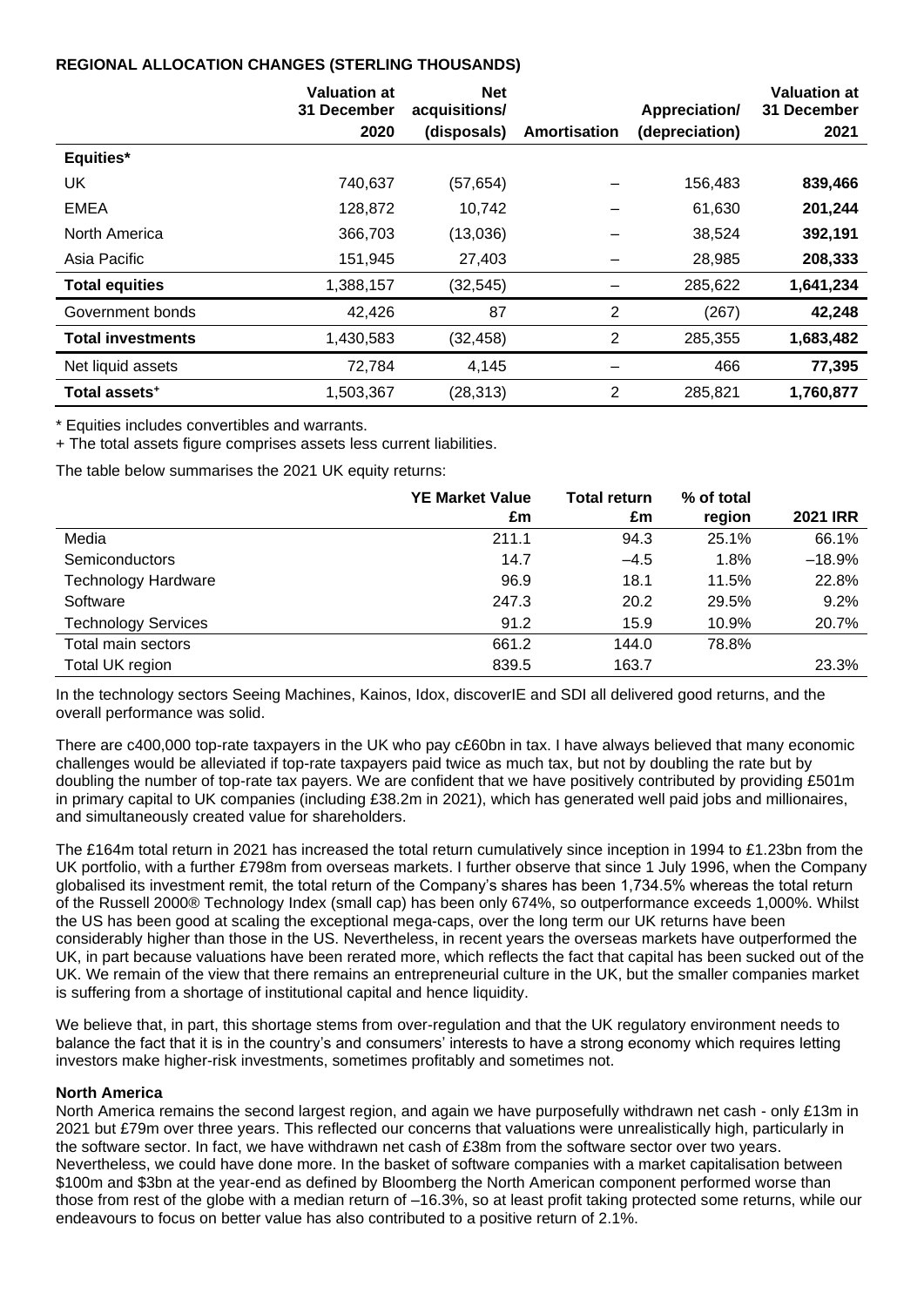North America returned 11.0%. Performance is a little behind the Russell 2000® Technology Index (small cap), the worst performers by value being LivePerson (–£8.1m), Bandwidth (–£4.8m) and Pegasystems (–£4.4m). These had been star performers in 2020 but ceded half of last year's returns. The North American portfolio outperformed the Russell 2000® Technology Index last year by c17%, and in hindsight we should have banked more profit in some of the momentum stocks. On the other hand, three stocks delivered returns of over 100%, Everspin Technologies, Thryv and long held Silicon Motion Technology.

The Bloomberg basket also delivered double figure negative weighted average returns for media stocks and technology services.

The table below summarises the 2021 North American equity returns:

|                            | <b>YE Market Value</b> | <b>Total return</b> | % of total |                 |
|----------------------------|------------------------|---------------------|------------|-----------------|
|                            | £m                     | £m                  | region     | <b>2021 IRR</b> |
| Media                      | 11.2                   | 3.8                 | 2.9%       | 37.0%           |
| <b>Semiconductors</b>      | 51.1                   | 15.9                | 13.0%      | 44.2%           |
| <b>Technology Hardware</b> | 70.5                   | 12.9                | 18.0%      | 23.5%           |
| Software                   | 214.3                  | 4.4                 | 54.6%      | 2.1%            |
| <b>Technology Services</b> | 15.1                   | $-0.1$              | 3.9%       | $-0.9%$         |
| Total main sectors         | 362.2                  | 36.9                | 92.4%      |                 |
| <b>Total North America</b> |                        |                     |            |                 |
| region                     | 392.2                  | 39.5                |            | 11.0%           |

The semiconductor sector delivered the best returns for the Company and for the Bloomberg basket. They were more sensibly priced, they tend not to suffer such egregious dilution from stock-based compensation as we see in software companies, and widely publicised capacity shortages have given pricing power.

The divergence between the performance of the Russell 1000® Technology Index and the Russell 2000® Technology Index (large companies and small companies respectively) has continued. Over the last 5 years the large market capitalisation index has returned 269.5% and the small cap index only 134.7%. The drivers have obviously been Microsoft, Apple, Alphabet and Meta (formerly Facebook), which have been exceptional. Nevertheless, over 5 years our North American portfolio has delivered an IRR of 210.5% which is well ahead of the Russell 2000® Index (small cap) in North America.

For many years, the number of smaller quoted companies on the US market has fallen with the burdensome costs of Sarbanes-Oxley, and the growth of private capital. We are delighted to see a reversal of this trend in 2021, albeit many companies have listed through SPACs: Special Purpose Acquisition Vehicles. We have avoided these at IPO, because it is difficult to undertake appropriate due diligence, but no doubt some of them will be interesting investments when we have a chance to get to know them.

#### **EMEA**

EMEA has returned 46.3%, which is pleasing. The top three long-held holdings returned £39.0m or 61.9% of the EMEA return. However, all the other holdings, many of which are new, collectively returned 26.4%. The European portfolio has capitalised on the strong semiconductor market more than any other region.

The table below summarises the 2021 EMEA equity returns:

|                            | <b>YE Market Value</b> | <b>Total return</b> | % of total |                 |
|----------------------------|------------------------|---------------------|------------|-----------------|
|                            | £m                     | £m                  | region     | <b>2021 IRR</b> |
| Media                      | 13.1                   | 2.8                 | 6.5%       | 29.4%           |
| <b>Semiconductors</b>      | 55.0                   | 26.1                | 27.3%      | 78.8%           |
| <b>Technology Hardware</b> | 14.6                   | 2.4                 | 7.3%       | 17.8%           |
| Software                   | 79.9                   | 19.1                | 39.7%      | 34.2%           |
| <b>Technology Services</b> | 22.8                   | 8.7                 | 11.3%      | 69.7%           |
| Total main sectors         | 185.4                  | 59.1                | 92.1%      |                 |
| <b>Total EMEA region</b>   | 201.2                  | 63.0                |            | 46.3%           |

Even the software sector performed well in Europe led by Esker, which seemed much more sensibly valued than Coupa – a US company in a similar market, whose share price has more than halved from the peak levels seen in February last year.

#### **Asia**

Asia delivered a solid performance of 19.0%, which follows the exceptional 60.7% Asia return in 2020. Again, there have been disparate performances by country and sector.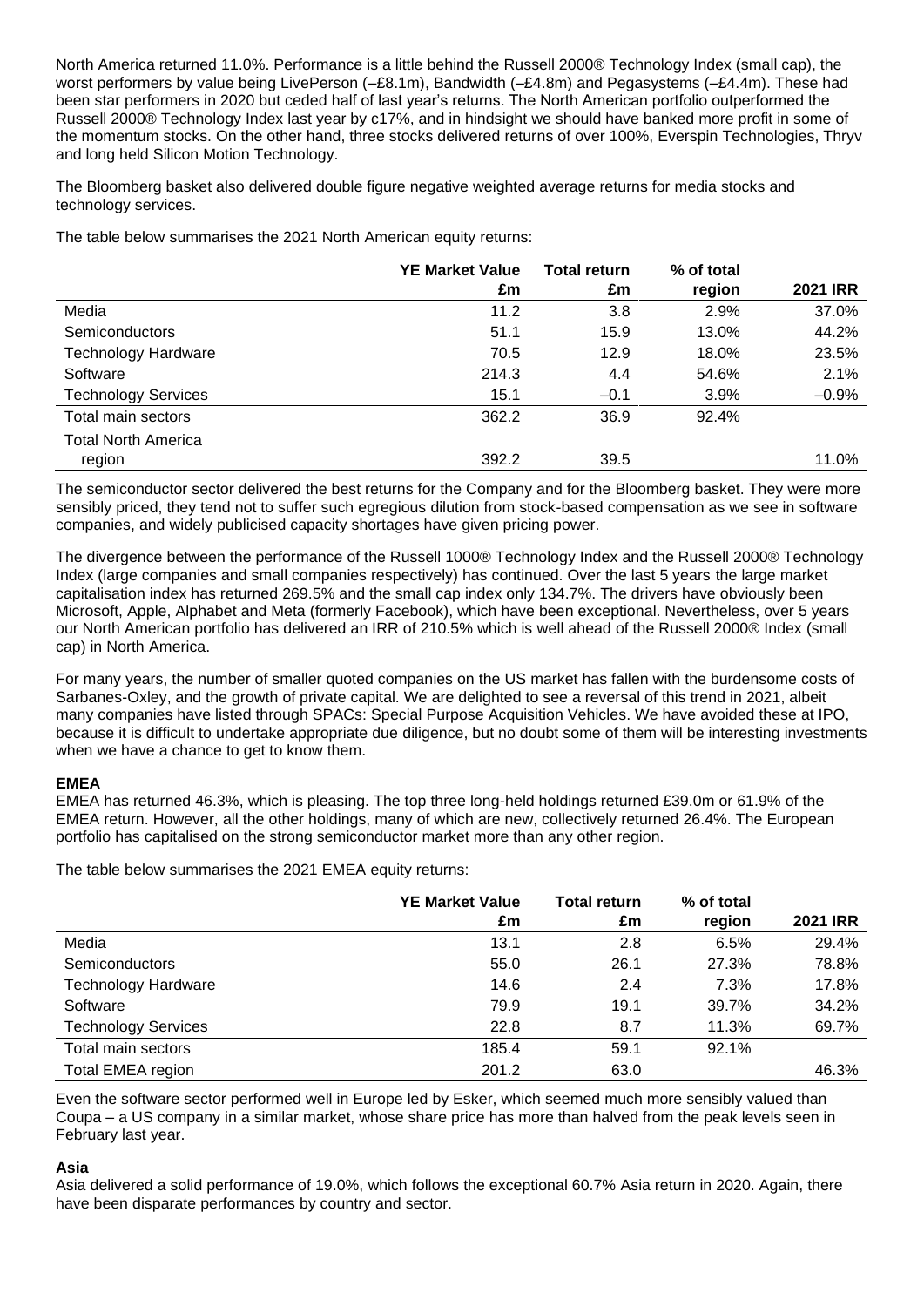In 2020 Kingdee International Software in Hong Kong and the Japanese holdings were the stars, with the latter rising 63.3%. Following such strong performance in Japan in 2020, valuations had become stretched, particularly for highgrowth internet and software companies. This year has seen a significant derating in Japan with the Japanese portfolio falling 18.3% in sterling terms. The Yen's weakness was also a negative contributor to these Japanese returns with a 9.4% fall in 2021 putting it close to a five year low against sterling. The leading Japanese small cap index - the Mothers Index - had a terrible year declining over 25% in sterling terms. In contrast to Japan, the Taiwan portfolio has again excelled with a return of 89.8% delivering the majority of the region's profits with the largest individual contributions from Momo (£7.5m) and E Ink (£5.5m). Taiwan is obviously at the centre of the hot semiconductor and technology hardware sectors. Australia returned 19.3% with the dominant contribution due to the takeover of Mainstream (£5.6m) at a substantial premium.

Given the current excess of demand over supply for technology hardware and semiconductors, companies have been able to push through price increases to customers to an almost unprecedented extent. This is a significant shift from the generally deflationary environment of the past, which many Asian hardware companies have faced. Price inflation can be transformative on the reported financial profitability of such low margin, fixed asset and working-capitalintensive businesses.

The prospect of increasing inflation and rising interest rates has also caused investors to reassess the appropriate valuation multiples of high multiple, long duration investments across the globe. In combination these factors have led to significant rotation away from high multiple "growth" companies to those that are benefitting from rising prices of hardware. This shift in perception was particularly evident in Asian markets in the latter part of the year and the pattern seems set to be maintained in the short term. The longer-term outlook for inflation and interest rates is uncertain.

The geopolitical "war" between China and the US continues, with the finance and technology sectors remaining key fronts in the "battle". Governments globally have recognised the strategic importance of their technology sectors and, in particular, the role of semiconductors by supporting the localisation of semiconductor fabrication plants. There are hundreds of billions of dollars of capex planned over the next few years to localise and increase the output of semiconductors. Whether or not this capex will in time reverse the current supply-demand imbalance will have profound implications. The value of our holdings with direct exposure to China/ Hong Kong is relatively low at less than £20m, but the two largest holdings of Kingdee International Software and 51job both detracted from performance in the year. In general, the US-listed ADRs of Chinese companies had a terrible year. The SEC (US regulator) is planning a new law that mandates foreign companies to open their books to US audit scrutiny or risk being delisted from the New York Stock Exchange and Nasdaq within three years. The risks and opacity of the VIE (Variable Interest Entity) structure used by such ADRs has been reflected in lower share prices. 51job is the only US-listed Chinese ADR holding within the portfolio and in theory is being taken private by the founders with the backing of Chinese private equity at a price of \$79 per ADR, this being a 61% premium to the price at the year end which reflected the uncertainty of the takeover completing in the current environment.

We retain our caution about investing in Chinese companies, due to the governance risks and political and regulatory uncertainties. Political tensions are also increasing between China and Taiwan with increased "sabre-rattling" evident. It is somewhat surprising how well the Taiwanese market has performed given this political backdrop.

Asia continues to lag the US and Europe in terms of technology adoption. However, the small company stock markets in the region remain dynamic and continue to finance small quoted technology companies which can benefit from increasing technology usage across the region.

The table below summarises the 2021 Asian equity returns:

|                            | <b>YE Market Value</b><br>£m | <b>Total return</b><br>£m | % of total<br>region | <b>2021 IRR</b> |
|----------------------------|------------------------------|---------------------------|----------------------|-----------------|
|                            |                              |                           |                      |                 |
| Media                      | 20.4                         | $-0.9$                    | 9.8%                 | $-4.8%$         |
| <b>Semiconductors</b>      | 32.7                         | 13.8                      | 15.7%                | 65.8%           |
| <b>Technology Hardware</b> | 37.8                         | 11.4                      | 18.1%                | 54.8%           |
| Software                   | 58.7                         | $-4.4$                    | 28.2%                | $-7.9%$         |
| <b>Technology Services</b> | 24.2                         | 3.9                       | 11.6%                | 23.3%           |
| Total main sectors         | 173.8                        | 23.8                      | 83.4%                |                 |
| Total Asia region          | 208.3                        | 30.8                      |                      | 19.0%           |

#### **Takeovers**

The takeover of a further 21 holdings were announced in 2021 with an aggregate value of c.£103m. This is a somewhat lower percentage of the portfolio than usual, but Covid did put the brakes on corporate activity, and it seems private equity has only gradually recovered confidence. The largest takeovers of Avast, Mimecast and Bottomline Technologies have yet to complete. There have been three in Asia - Mainstream, 51job and Rhipe. Private equity has continued to acquire businesses such as Mimecast and Bottomline, where they can use efficient capital structures and low-cost debt and operate to a lower regulatory burden.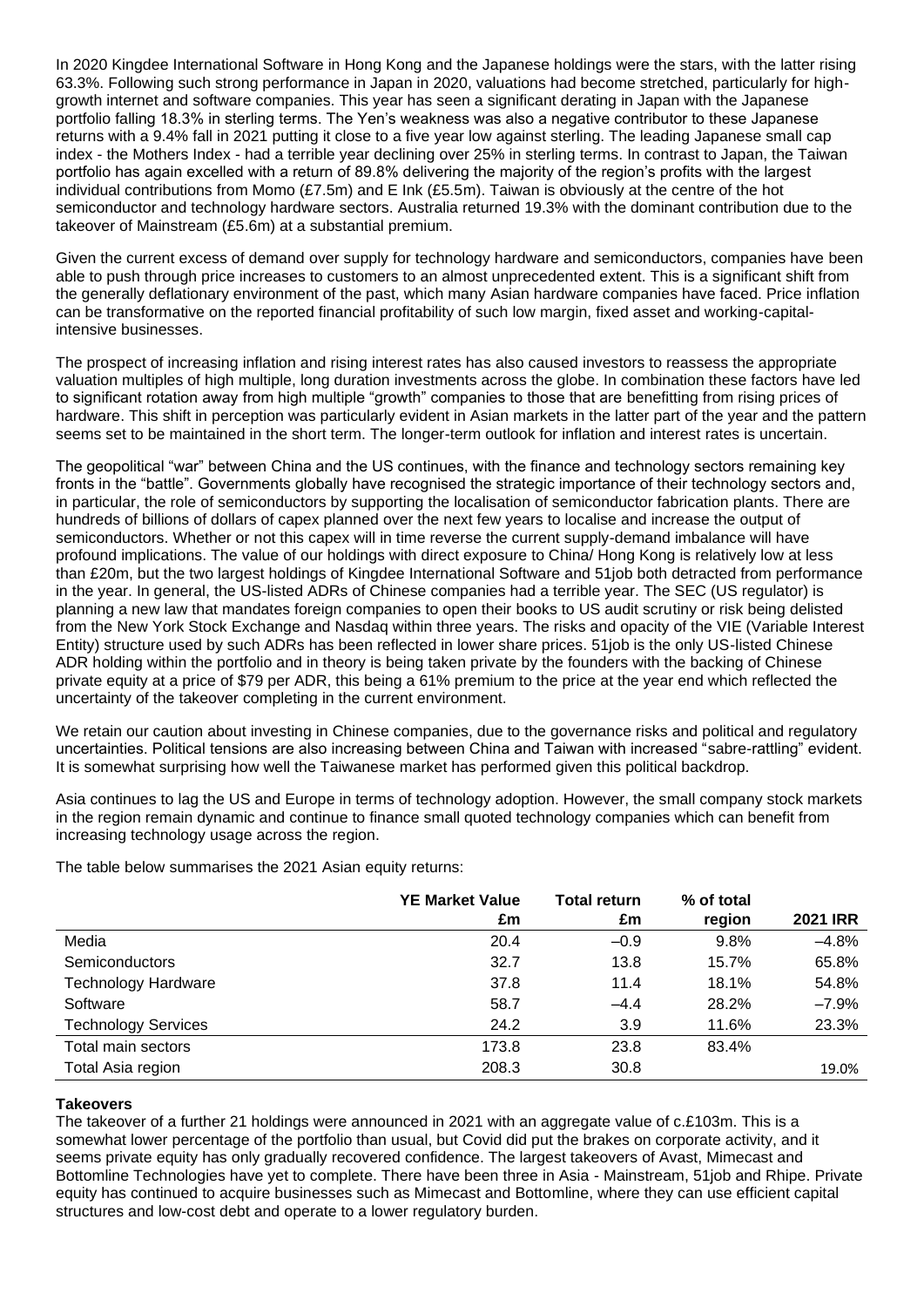#### **Economic Background**

The market is watching inflation, and rationally envisaging interest rate rises although it is for debate when rises will occur. There has been media discussion that this is adverse for the technology sector. Certainly, rising interest rates are a headwind for stock markets in general, but we do not believe that the sector will be at the eye of the storm. In public markets there is rarely financial leverage on the balance sheets of TMT stocks, so no direct impact. Much technology expenditure is effectively a rental model, with capital expenditure undertaken by the large datacentre companies like Microsoft Azure and Amazon web services, making it less exposed to interest rate levels. Thirdly, the best sectors in an inflationary environment are those with negative working capital, such as food retailers, where the customer pays at the till, and suppliers are paid 90 days later. Much of the TMT sector has minimal exposure to heavy working capital. The one headwind is that future earnings have to be discounted at a higher rate, and stocks with ratings discounting high future growth have greater scope for P/E compression. We have tended to be averse to companies discounting too many years' growth with or without inflation.

#### **Outlook**

The technology sector has started 2022 with a sharp correction although this has been skewed to the most highlyrated stocks. There are evident headwinds to corporate profitability from rising costs - wage inflation, tax rises and ESG - but these issues will affect all sectors, and rising interest rates will be a bigger headwind for the bond market than they will for equities. On balance we remain confident that the correction will prove a good buying opportunity, because generally we expect that end consumer demand for the products and services of the Company's investee companies is likely to remain robust.

#### **Sector Performance\***

(Sterling Millions)

|                                                 | Market value<br>equity portfolio<br>31 Dec 2021 | $%$ of<br>equity portfolio<br>31 Dec 2021 | <b>Total return</b><br>equity portfolio<br>31 Dec 2021 | Total return<br>equity portfolio<br>31 Dec 2020 |
|-------------------------------------------------|-------------------------------------------------|-------------------------------------------|--------------------------------------------------------|-------------------------------------------------|
| Software                                        | 600.2                                           | 36.6                                      | 39.3                                                   | 180.1                                           |
| <b>Technology Services</b>                      | 153.3                                           | 9.3                                       | 44.8                                                   | 17.2                                            |
| Semiconductors                                  | 153.5                                           | 9.4                                       | 51.2                                                   | 43.3                                            |
| <b>Technology Hardware</b>                      | 219.8                                           | 13.4                                      | 28.4                                                   | 40.9                                            |
| Advertising and Marketing                       | 125.5                                           | 7.6                                       | 57.2                                                   | 15.6                                            |
| Internet Media and Marketing<br><b>Services</b> | 73.7                                            | 4.5                                       | 23.5                                                   | 12.0                                            |
| <b>Electrical Equipment</b>                     | 49.4                                            | 3.0                                       | 7.1                                                    | 14.4                                            |
| Telecommunications                              | 43.9                                            | 2.7                                       | 5.0                                                    | 2.4                                             |
| Publishing and Marketing<br><b>Broadcasting</b> | 40.0                                            | 2.4                                       | 20.5                                                   | 0.5                                             |
| Industrial Intermediate Production              | 36.8                                            | 2.2                                       | 13.0                                                   | 1.7                                             |
| Renewable Energy                                | 29.7                                            | 1.8                                       | $-12.3$                                                | 45.8                                            |
| Other                                           | 115.4                                           | 7.1                                       | 19.3                                                   | 46.8                                            |
| <b>Total</b>                                    | 1,641.2                                         | 100.0                                     | 297.0                                                  | 420.7                                           |

\* Source: Bloomberg Industry Classification Standard (31 December 2020: Comparative figures have been restated).

**Katie Potts** 21 February 2022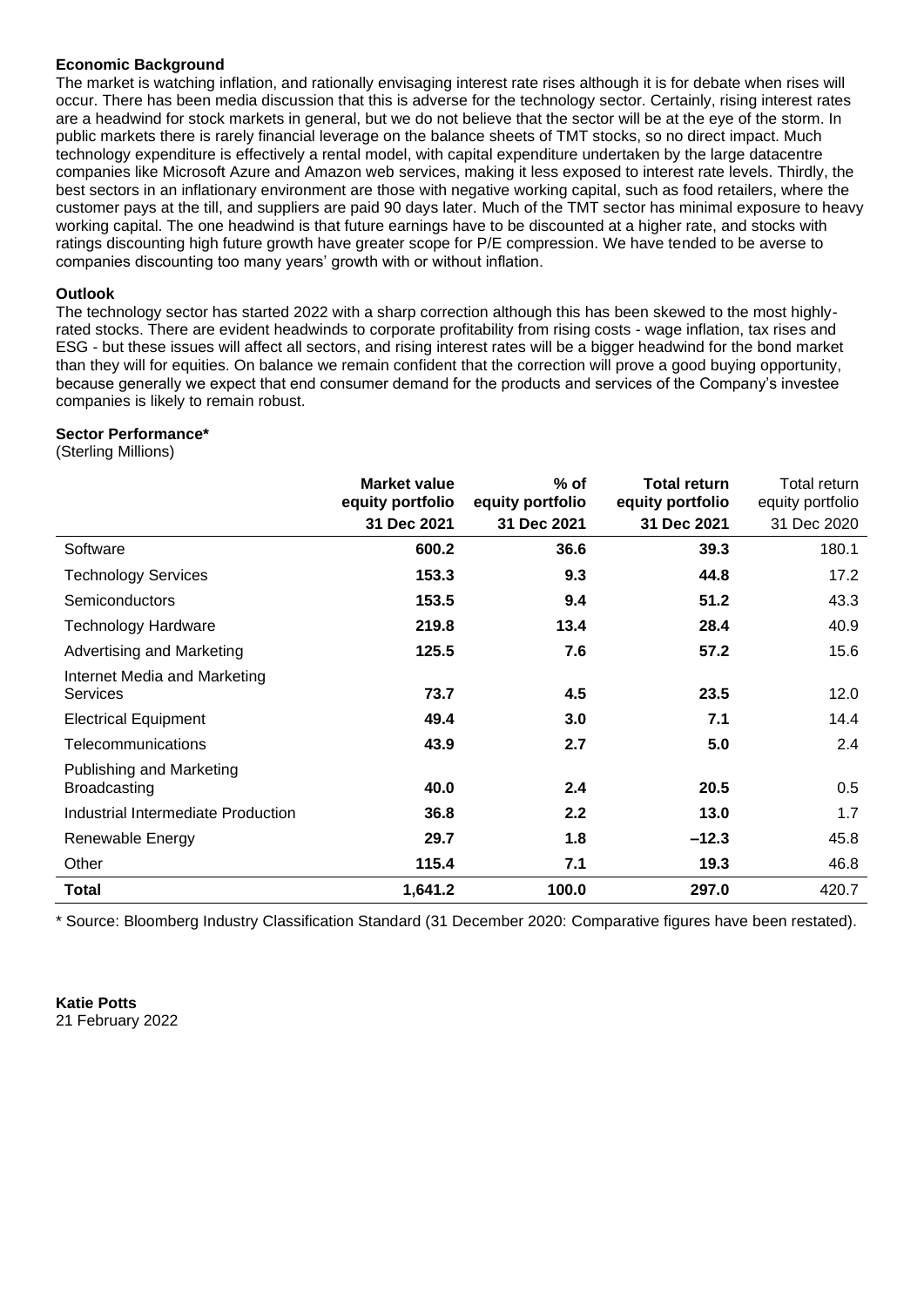## **CLASSIFICATION OF INVESTMENTS**

|                                                                | <b>UK</b> | <b>EMEA</b> | North<br>America | Japan & Asia<br>Pacific | 2021<br><b>Total</b> | 2020<br>Total |
|----------------------------------------------------------------|-----------|-------------|------------------|-------------------------|----------------------|---------------|
| Classification*                                                | $\%$      | %           | %                | %                       | %                    | ℅             |
| <b>COMMUNICATIONS</b>                                          | 13.6      | 0.8         | $1.1$            | 1.5                     | 17.0                 | 15.7          |
| Advertising and Marketing                                      | 6.8       | 0.1         | 0.1              | 0.1                     | 7.1                  | 6.1           |
| <b>Cable and Satellite</b>                                     |           |             |                  |                         |                      | 0.2           |
| <b>Entertainment Content</b>                                   | 1.0       |             |                  |                         | 1.0                  | 1.4           |
| Internet, Media and Services                                   | 2.2       | 0.6         | 0.3              | 1.1                     | 4.2                  | 4.7           |
| Publishing and Broadcasting                                    | 2.0       |             | 0.2              |                         | 2.2                  | 0.9           |
| Telecommunications                                             | 1.6       | 0.1         | 0.5              | 0.3                     | 2.5                  | 2.4           |
| <b>CONSUMER DISCRETIONARY</b>                                  | 0.1       | -           | -                | 0.4                     | 0.5                  | 0.4           |
| <b>E-Commerce Discretionary</b>                                |           |             |                  | 0.4                     | 0.4                  | 0.3           |
| Wholesale - Discretionary                                      | 0.1       |             |                  |                         | 0.1                  | 0.1           |
| <b>CONSUMER STAPLES</b>                                        | -         | -           | -                | 0.1                     | 0.1                  | 0.2           |
| Retail - Consumer Staples                                      |           |             |                  | 0.1                     | 0.1                  | 0.2           |
| <b>ENERGY</b>                                                  | 1.4       | -           | 0.3              | -                       | 1.7                  | 3.2           |
| Renewable Energy                                               | 1.4       |             | 0.3              |                         | 1.7                  | 3.2           |
| <b>FINANCIALS</b>                                              | 0.8       |             |                  | 0.6                     | 1.4                  | 1.8           |
| Asset Management                                               | 0.2       |             |                  | 0.1                     | 0.3                  | 0.5           |
| <b>Equity Investment Instruments</b>                           | 0.5       |             |                  |                         | 0.5                  | 1.0           |
| <b>Specialty Finance</b>                                       | 0.1       |             |                  | 0.5                     | 0.6                  | 0.3           |
| <b>HEALTH CARE</b>                                             | 1.3       | 0.4         | -                |                         | $1.7$                | 2.0           |
| Biotechnology and Pharmaceutical                               | 0.9       |             |                  |                         | 0.9                  | 1.2           |
| <b>Health Care Facilities and Services</b>                     | 0.2       |             |                  |                         | 0.2                  | 0.3           |
| <b>Medical Equipment and Devices</b>                           | 0.2       | 0.4         |                  |                         | 0.6                  | 0.5           |
| <b>INDUSTRIALS</b>                                             | 4.3       | 0.4         | 0.9              | 0.5                     | 6.1                  | 5.5           |
| Aerospace and Defence                                          |           |             | 0.1              |                         | 0.1                  | 0.2           |
| <b>Commercial Support Services</b>                             | 0.8       |             | 0.1              | 0.1                     | 1.0                  | 0.8           |
| <b>Electrical Equipment</b>                                    | 1.6       | 0.4         | 0.7              | 0.2                     | 2.9                  | 2.9           |
| Industrial Intermediate Production                             | 1.9       |             |                  | 0.2                     | 2.1                  | 1.6           |
| <b>MATERIALS</b>                                               | 0.3       | -           | -                | 0.1                     | 0.4                  | 0.5           |
| Chemicals                                                      | 0.1       |             |                  | 0.1                     | 0.2                  | 0.4           |
| Forestry, Paper and Wood Products                              | 0.2       |             |                  |                         | 0.2                  | 0.1           |
| <b>TECHNOLOGY</b>                                              | 25.5      | 9.8         | 20.0             | 8.6                     | 63.9                 | 62.9          |
| Semiconductors                                                 | 0.8       | 3.1         | 2.9              | 1.9                     | 8.7                  | 7.9           |
| Software                                                       | 14.0      | 4.6         | 12.2             | 3.3                     | 34.1                 | 36.3          |
| <b>Technology Hardware</b>                                     | 5.5       | 0.8         | 4.0              | 2.1                     | 12.4                 | 11.0          |
| <b>Technology Services</b>                                     | 5.2       | 1.3         | 0.9              | 1.3                     | 8.7                  | 7.7           |
| <b>UTILITIES</b>                                               | 0.4       | -           | -                |                         | 0.4                  | 0.2           |
| <b>Gas and Water Utilities</b>                                 | 0.4       |             |                  |                         | 0.4                  | 0.2           |
| <b>TOTAL EQUITIES</b> (including convertibles                  |           |             |                  |                         |                      |               |
| and warrants)                                                  | 47.7      | 11.4        | 22.3             | 11.8                    | 93.2                 |               |
| Total equities - 2020 (including<br>convertibles and warrants) | 49.3      | 8.6         | 24.4             | 10.1                    |                      | 92.4          |
| <b>BONDS</b>                                                   | $1.1$     | -           | 1.3              | -                       | 2.4                  | 2.8           |
| <b>NET LIQUID ASSETS**</b>                                     | 1.0       | -           | 2.9              | 0.5                     | 4.4                  | 4.8           |
|                                                                |           |             |                  |                         |                      |               |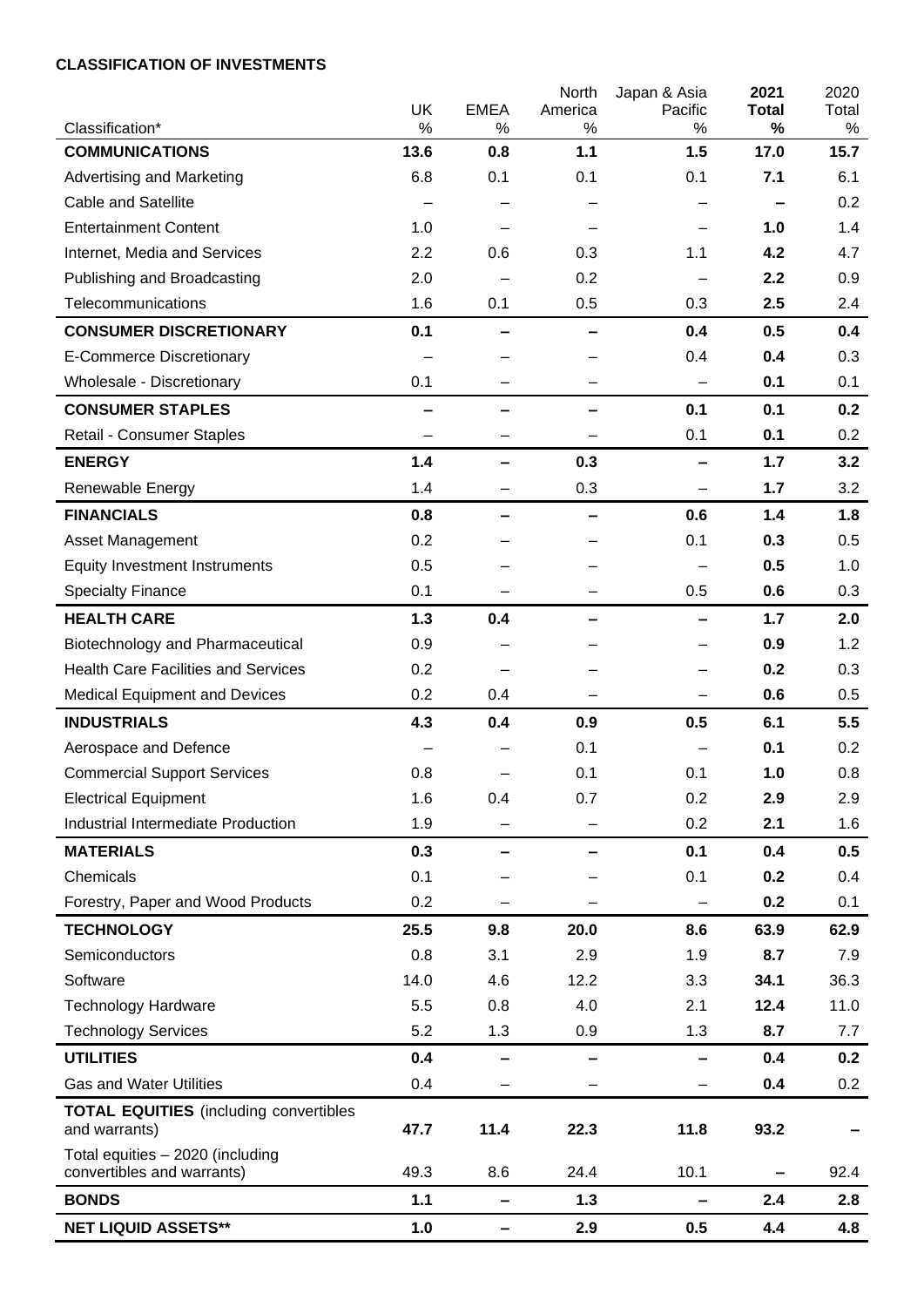| <b>TOTAL ASSETS</b>                                                   | 49.8 | 11.4 | 26.5 | 12.3 | 100.0                    | $\overline{\phantom{a}}$ |
|-----------------------------------------------------------------------|------|------|------|------|--------------------------|--------------------------|
| Total assets - 2020                                                   | 51.9 | 9.2  | 28.7 | 10.2 | $\overline{\phantom{0}}$ | 100.0                    |
| <b>SHAREHOLDERS' FUNDS</b>                                            | 49.8 | 11.4 | 26.5 | 12.3 | 100.0                    |                          |
| Shareholders' Funds - 2020                                            | 51.9 | 9.2  | 28.7 | 10.2 | $\equiv$                 | 100.0                    |
| Number of equity investments (including<br>convertibles and warrants) | 145  | 38   | 83   | 90   | 356                      | 324                      |

\* Source: Bloomberg Industry Classification Standard (31 December 2020: Comparative figures have been restated).

\*\* Cash, current assets and liabilities.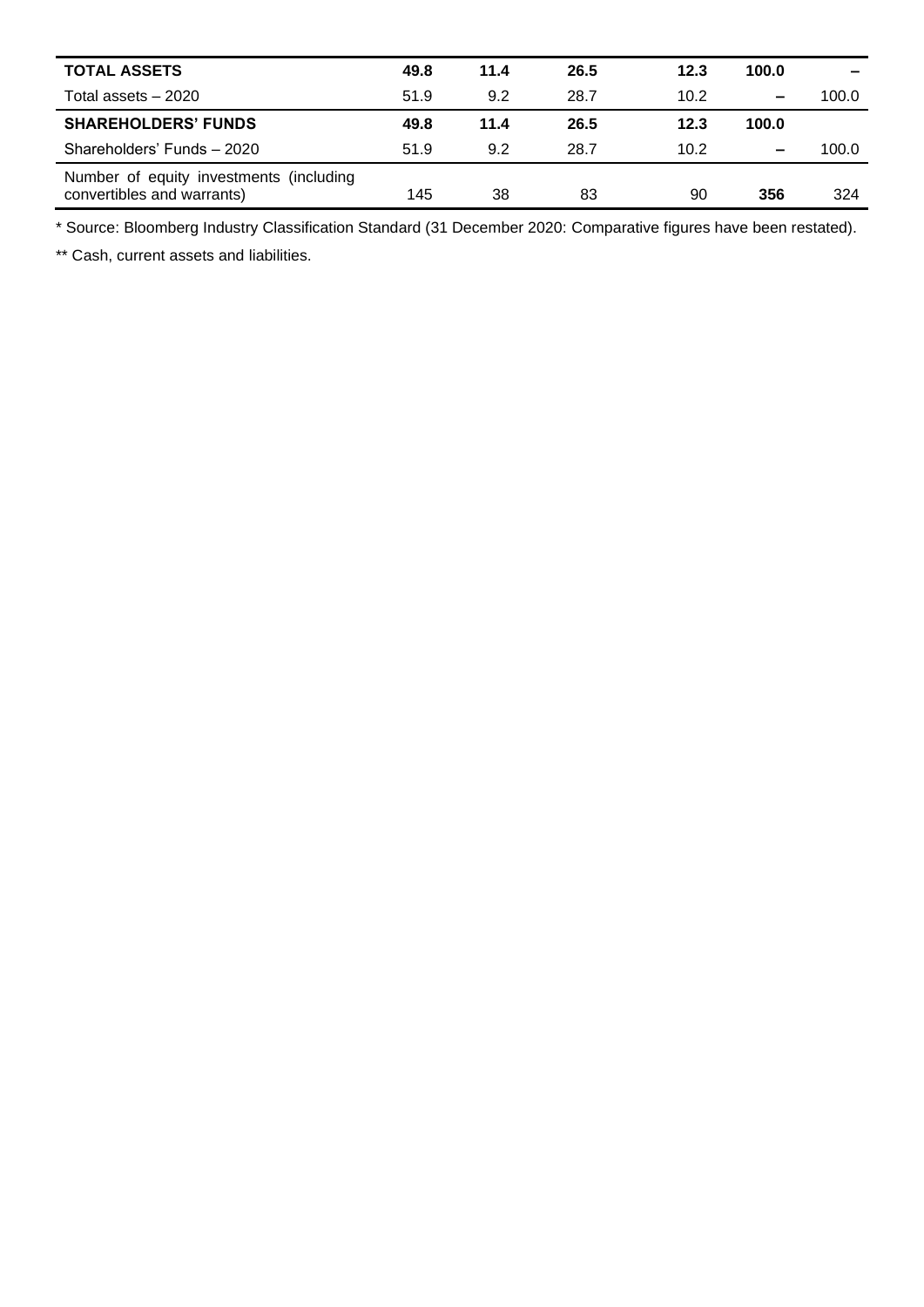# **TOP 20 EQUITY HOLDINGS**

AS AT 31 DECEMBER 2021

## *A brief description of the twenty largest equity holdings in companies is as follows:*

| Next 15                                                                                                                                                                                                                                                                                                                                                                                                                                                                                                                                                                                                                                                                                                                                                                                                                                                                                    |                                 |                                                                                            |
|--------------------------------------------------------------------------------------------------------------------------------------------------------------------------------------------------------------------------------------------------------------------------------------------------------------------------------------------------------------------------------------------------------------------------------------------------------------------------------------------------------------------------------------------------------------------------------------------------------------------------------------------------------------------------------------------------------------------------------------------------------------------------------------------------------------------------------------------------------------------------------------------|---------------------------------|--------------------------------------------------------------------------------------------|
| Next 15 is a group of businesses designed to help companies grow. Next 15 perceive themselves as more than<br>marketing consultants and growth consultants, they help their clients in four different ways. Firstly, they use<br>data to generate the insights that help businesses understand the opportunities and challenges they face and<br>arm them with the knowledge they need to make the best decisions. Secondly, they help their customers<br>optimise their brand reputation and build the mission-critical digital assets that businesses need to engage with<br>their audiences. Thirdly, they use creativity, data, and analytics to create the connections with customers to<br>drive sales and other forms of customer interaction. Finally, Next 15 help customers redesign their business<br>model or create new ventures to maximise the value of their organisation. | £41.5M<br>2.4%<br>3.4%<br>£1.9M | VALUATION<br>OF TOTAL ASSETS<br>OF ISSUED SHARE<br><b>CAPITAL HELD</b><br><b>BOOK COST</b> |

| <b>GBG</b>                                                                                                                                                                                                                                                                                                                                                                                                                                                                                                                                                                                                                                                                                                                                                                                                                                                                                                              |                                 |                                                                                     |
|-------------------------------------------------------------------------------------------------------------------------------------------------------------------------------------------------------------------------------------------------------------------------------------------------------------------------------------------------------------------------------------------------------------------------------------------------------------------------------------------------------------------------------------------------------------------------------------------------------------------------------------------------------------------------------------------------------------------------------------------------------------------------------------------------------------------------------------------------------------------------------------------------------------------------|---------------------------------|-------------------------------------------------------------------------------------|
| GB Group (GBG) is a global leader in digital identity. GBG solutions help organisations quickly validate and verify the<br>lidentities and locations of their customers. GBG's products combine an unparalleled breadth of 350 data sets from<br>partners across the world, that in aggregate, enable GBG to verify billions of people in over 70 countries. GBG's market-<br>leading technology is used by over 20,000 customers including some of the best known organisations around the world $-$<br>including US e-commerce giants, Asia's biggest banks and European household brands. With a rich heritage of more than<br>30 years, offices across 15 countries and more than 1,000 employees globally, GBG helps companies and governments to<br>fight fraud and cybercrime, lower the cost of compliance and deliver seamless experiences, so their customers can<br>transact online with greater confidence. | £34.0M<br>1.9%<br>1.8%<br>£4.5M | VALUATION<br>OF TOTAL ASSETS<br>OF ISSUED SHARE<br>CAPITAL HELD<br><b>BOOK COST</b> |

| <b>Diploma</b>                                                                                                                                                                                                                                                                                                                                                                                                                                                                                                                                                                                                                                                                                                                                                                                                                                                                                                           |                                 |                                                                                     |
|--------------------------------------------------------------------------------------------------------------------------------------------------------------------------------------------------------------------------------------------------------------------------------------------------------------------------------------------------------------------------------------------------------------------------------------------------------------------------------------------------------------------------------------------------------------------------------------------------------------------------------------------------------------------------------------------------------------------------------------------------------------------------------------------------------------------------------------------------------------------------------------------------------------------------|---------------------------------|-------------------------------------------------------------------------------------|
| Diploma is an international group supplying specialised products and services to a wide range of end segments in three<br>sectors of life sciences, seals and controls. Diploma's businesses are focused on supplying essential products and services<br>which are critical to customers' needs, providing recurring income and stable revenue growth. By supplying essential<br>solutions, Diploma builds strong long-term relationships with customers and suppliers, which support attractive and<br>sustainable margins. An entrepreneurial culture and decentralised management structure ensures that decisions are<br>made close to the customer and that the businesses are agile and responsive to changes in the market and the<br>competitive environment. The Group employs c.2,500 employees and its principal operating businesses are located in<br>the UK, Northern Europe, North America and Australia. | £33.6M<br>1.9%<br>0.8%<br>£0.7M | VALUATION<br>OF TOTAL ASSETS<br>OF ISSUED SHARE<br>CAPITAL HELD<br><b>BOOK COST</b> |

| YouGov                                                                                                                                                                                                                                                                                                                                                                                                                                                                                                                                                                                                                                                                                                                                                                                                                                                                                                                                                                                                    |                                 |                                                                                            |
|-----------------------------------------------------------------------------------------------------------------------------------------------------------------------------------------------------------------------------------------------------------------------------------------------------------------------------------------------------------------------------------------------------------------------------------------------------------------------------------------------------------------------------------------------------------------------------------------------------------------------------------------------------------------------------------------------------------------------------------------------------------------------------------------------------------------------------------------------------------------------------------------------------------------------------------------------------------------------------------------------------------|---------------------------------|--------------------------------------------------------------------------------------------|
| YouGov is an international research data and analytics group. Their data-led offering supports and improves a wide<br>spectrum of marketing activities for a customer base that includes media owners, brands and media agencies. YouGov<br>works with some of the world's most recognised brands. Key syndicated data solutions include the daily brand<br>perception tracker, YouGov BrandIndex, and the media planning and segmentation tool, YouGov Profiles. The YouGov<br>Realtime service provides a fast and cost-effective solution for reaching nationally representative and specialist samples.<br>YouGov's Custom Research division offers a wide range of quantitative and qualitative research, tailored by sector<br>specialist teams to meet clients' specific requirements. YouGov's proprietary global panel of over 17 million registered<br>members across more than 40 markets provides thousands of data points on consumer attitudes, opinions and<br>behaviour on a daily basis. | £31.5M<br>1.8%<br>1.8%<br>£2.0M | VALUATION<br>OF TOTAL ASSETS<br>OF ISSUED SHARE<br><b>CAPITAL HELD</b><br><b>BOOK COST</b> |

| Nordic Semiconductor                                                                                                                                                                                                                                                                                                                                                                                                 |                        |                                                 |
|----------------------------------------------------------------------------------------------------------------------------------------------------------------------------------------------------------------------------------------------------------------------------------------------------------------------------------------------------------------------------------------------------------------------|------------------------|-------------------------------------------------|
| Nordic Semiconductor is a fabless semiconductor company specialising in wireless technology for the IoT. Nordic's<br>reputation is built on leading-edge technology and development tools that shield designers from RF complexity. The<br>company pioneered ultra-low power wireless and helped develop Bluetooth LE. Its Bluetooth LE solutions made it the                                                        | £31.5M<br>1.8%<br>0.7% | VALUATION<br>OF TOTAL ASSETS<br>OF ISSUED SHARE |
| market leader, and are complemented by ANT+, Thread and Zigbee products. Nordic's low power, compact LTE-M/NB-<br>loT cellular loT solutions leverage cellular infrastructure to extend the IoT network. Complementing its short-range and<br>cellular IoT wireless technologies, Nordic's technology portfolio includes the Wi-Fi development team and IP assets<br>acquired from Imagination Technologies in 2020. | £3.0M                  | CAPITAL HELD<br><b>BOOK COST</b>                |

| <b>Esker</b>                                                                                                                                                                                                                                                                                                                                                                                                                                                                                                                                                                                                                                                                                                                                                                                                                                                                                                                                                                                                                               |                                 |                                                                                                   |
|--------------------------------------------------------------------------------------------------------------------------------------------------------------------------------------------------------------------------------------------------------------------------------------------------------------------------------------------------------------------------------------------------------------------------------------------------------------------------------------------------------------------------------------------------------------------------------------------------------------------------------------------------------------------------------------------------------------------------------------------------------------------------------------------------------------------------------------------------------------------------------------------------------------------------------------------------------------------------------------------------------------------------------------------|---------------------------------|---------------------------------------------------------------------------------------------------|
| Esker helps organisations around the world streamline their business document processes. Esker was founded as a<br>software company in 1985 with a direct and simple vision in mind $-$ to help businesses deliver their paper documents<br>electronically. Today, Esker is a global cloud platform built to unlock strategic value for finance and customer service<br>professionals, and strengthen collaboration between companies by automating the cash conversion cycle. Esker's<br>solutions incorporate technologies like Artificial Intelligence (AI) to drive increased productivity, enhanced visibility,<br>reduced fraud risk, and improved collaboration with customers, suppliers and internally. Over 600,000 users and 1,400<br>Software-as-a-service (SaaS) customers operating in 50+ countries use Esker's automation solutions, these customers are<br>supported by more than 800 Esker employees in 14 countries worldwide with global headquarters in Lyon, France, and<br>U.S. headquarters in Madison, Wisconsin. | £29.2M<br>1.7%<br>1.6%<br>£3.9M | <b>VALUATION</b><br>OF TOTAL ASSETS<br>OF ISSUED SHARE<br><b>CAPITAL HELD</b><br><b>BOOK COST</b> |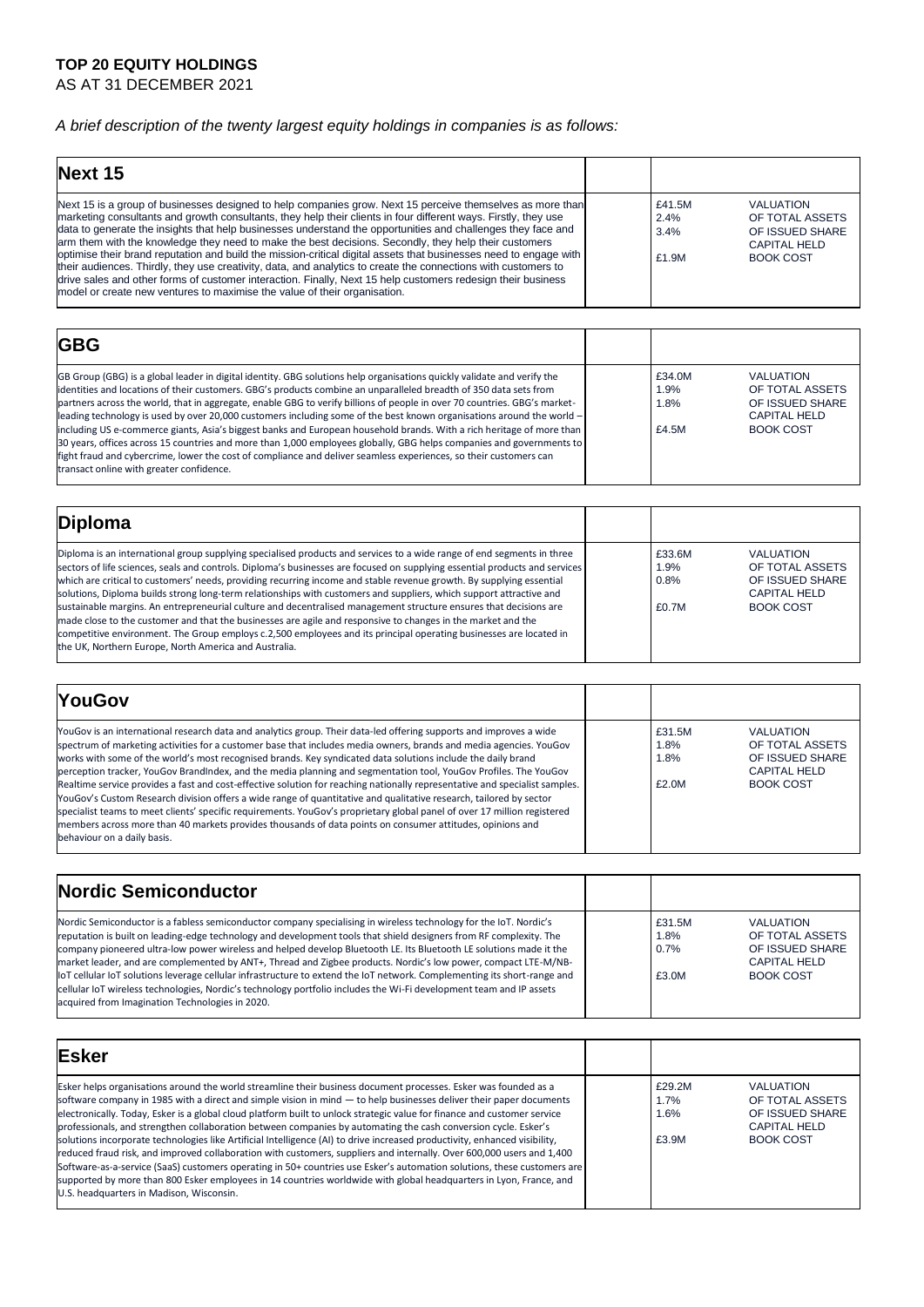| <b>Silicon Motion Technology</b>                                                                                                                                                                                                                                                                                                                                                                                                                                                                                                                                                                                                                                                                                                                                                                                                                                                                                                                                                                                                                                                                                                                                                                                                                                                                                                                                                                                                                                                                                  |                                   |                                                                                            |
|-------------------------------------------------------------------------------------------------------------------------------------------------------------------------------------------------------------------------------------------------------------------------------------------------------------------------------------------------------------------------------------------------------------------------------------------------------------------------------------------------------------------------------------------------------------------------------------------------------------------------------------------------------------------------------------------------------------------------------------------------------------------------------------------------------------------------------------------------------------------------------------------------------------------------------------------------------------------------------------------------------------------------------------------------------------------------------------------------------------------------------------------------------------------------------------------------------------------------------------------------------------------------------------------------------------------------------------------------------------------------------------------------------------------------------------------------------------------------------------------------------------------|-----------------------------------|--------------------------------------------------------------------------------------------|
| Silicon Motion Technology (SMT) is a global leader in developing NAND flash controllers for SSDs and other solid state<br>storage devices and has over 20 years of experience developing specialised processor ICs that manage NAND<br>components and deliver high-performance storage solutions widely used in data centres, PCs, smartphones and<br>commercial and industrial applications. SMT has one of the broadest portfolios of NAND controller intellectual property<br>enabling the design of unique, highly optimised configurable IC plus related firmware controller platforms and complete<br>turnkey controller solutions. NAND flash components, including current and up-coming generations of 3D flash produced<br>by Intel, Kioxia, Micron, Samsung, SK Hynix, Western Digital and YMTC, are supported by SMT controllers than any other<br>company. Customers include NAND flash makers, module makers, hyperscalers and OEMs. SMT are the world's leading<br>supplier of SSD controllers used in PCs and other client devices and is a leading merchant supplier of eMMC/UFS<br>controllers used in smartphones and IoT devices. SMT also supplies custom-designed high-performance Open-Channel<br>data center SSDs to China's leading hyperscalers and customised small single-chip form factor SSDs for industrial,<br>commercial and automotive applications. SMT was founded in 1995 in San Jose, California and now operate from<br>corporate offices in Hong Kong, Taiwan and the US. | £25.0M<br>$.4\%$<br>1.0%<br>£1.7M | VALUATION<br>OF TOTAL ASSETS<br>OF ISSUED SHARE<br><b>CAPITAL HELD</b><br><b>BOOK COST</b> |

| Pegasystems                                                                                                                                                                                                                                                                                                                                                                                                                                                                                                                                                                                                                                                               |                                 |                                                                                     |
|---------------------------------------------------------------------------------------------------------------------------------------------------------------------------------------------------------------------------------------------------------------------------------------------------------------------------------------------------------------------------------------------------------------------------------------------------------------------------------------------------------------------------------------------------------------------------------------------------------------------------------------------------------------------------|---------------------------------|-------------------------------------------------------------------------------------|
| Pegasystems (Pega) delivers innovative software that reduces business complexity. Pega's adaptive, cloud-architected<br>solution empowers people to rapidly deploy and easily extend and change applications to meet strategic business needs.<br>From maximizing customer lifetime value and streamlining service to boosting efficiency, Pega helps the world's leading<br>brands solve problems fast and transform for tomorrow. Pega clients make better decisions and get work done with real-<br>time AI and intelligent automation. Since its founding in 1983, Pega has evolved its scalable architecture and low-code<br>platform to stay ahead of rapid change. | £24.9M<br>1.4%<br>0.4%<br>£1.5M | VALUATION<br>OF TOTAL ASSETS<br>OF ISSUED SHARE<br>CAPITAL HELD<br><b>BOOK COST</b> |

| <b>Future</b>                                                                                                                                                                                                                                                                                                                                                                                                                                                                                                                                                                                                                                                                                                                                                                                                                                                                           |                                 |                                                                                            |
|-----------------------------------------------------------------------------------------------------------------------------------------------------------------------------------------------------------------------------------------------------------------------------------------------------------------------------------------------------------------------------------------------------------------------------------------------------------------------------------------------------------------------------------------------------------------------------------------------------------------------------------------------------------------------------------------------------------------------------------------------------------------------------------------------------------------------------------------------------------------------------------------|---------------------------------|--------------------------------------------------------------------------------------------|
| Future is a global platform business for specialist media with diversified revenue streams. Its content reaches 1 in 2<br>adults online in the UK and 1 in 3 in the US. Future is organised into two divisions, Media and Magazines. The Media<br>division has demonstrated high-growth with complementary revenue streams including eCommerce for products and<br>services, events, and digital advertising (including advertising within newsletters and video). It operates in a number of<br>sectors including technology, games and entertainment, music, home and gardens, sports, TV and film, real life,<br>knowledge, wealth and savings, women's lifestyle and B2B. The Magazine division focuses on publishing specialist<br>content, with a combined global circulation of over 3 million delivered through more than 131 magazines and 735<br>bookazines published a year. | £23.3M<br>1.3%<br>0.5%<br>£2.3M | <b>VALUATION</b><br>OF TOTAL ASSETS<br>OF ISSUED SHARE<br>CAPITAL HELD<br><b>BOOK COST</b> |

| <b>S4 Capital</b>                                                                                                                                                                                                                                                                                                                                                                                                                                                                                                                                                                                          |                                 |                                                                                            |
|------------------------------------------------------------------------------------------------------------------------------------------------------------------------------------------------------------------------------------------------------------------------------------------------------------------------------------------------------------------------------------------------------------------------------------------------------------------------------------------------------------------------------------------------------------------------------------------------------------|---------------------------------|--------------------------------------------------------------------------------------------|
| S4 Capital is a digital advertising and marketing services company established by Sir Martin Sorrell in May 2018. The<br>company's strategy is to build a purely digital advertising and marketing services business, initially by integrating leading<br>businesses in three practice areas: content, data and digital media and technology services. In August 2021, S4Capital<br>llaunched its unitary brand by merging MediaMonks and MightyHive into MediaMonks. The Company now has well over<br>7,500 people in 33 countries across the Americas, Europe, Africa, the Middle East and Asia-Pacific. | £23.1M<br>1.3%<br>0.7%<br>£4.5M | VALUATION<br>OF TOTAL ASSETS<br>OF ISSUED SHARE<br><b>CAPITAL HELD</b><br><b>BOOK COST</b> |

| Radware                                                                                                                                                                                                                                                                                                                                                                                                                                                                                                                                                  |                                 |                                                                                            |
|----------------------------------------------------------------------------------------------------------------------------------------------------------------------------------------------------------------------------------------------------------------------------------------------------------------------------------------------------------------------------------------------------------------------------------------------------------------------------------------------------------------------------------------------------------|---------------------------------|--------------------------------------------------------------------------------------------|
| Radware is a global leader of cyber security and application delivery solutions for physical, cloud, and software defined<br>data centres. Its award-winning solutions portfolio secures the digital experience by providing infrastructure, application,<br>and corporate IT protection and availability services to enterprises globally. Radware's solutions empower enterprise and<br>carrier customers worldwide to adapt to market challenges quickly, maintain business continuity and achieve maximum<br>productivity whilst keeping costs down. | £22.1M<br>1.3%<br>1.6%<br>£4.5M | VALUATION<br>OF TOTAL ASSETS<br>OF ISSUED SHARE<br><b>CAPITAL HELD</b><br><b>BOOK COST</b> |

| <b>Idox</b>                                                                                                                                                                                                                                                                                                                                                                                                                                                        |                                 |                                                                                            |
|--------------------------------------------------------------------------------------------------------------------------------------------------------------------------------------------------------------------------------------------------------------------------------------------------------------------------------------------------------------------------------------------------------------------------------------------------------------------|---------------------------------|--------------------------------------------------------------------------------------------|
| Ildox develops specialist software for government and industry, with an established track record serving tightly regulated<br>markets including local authorities, health, engineering, transport and property. Built around the needs of the user and<br>designed in collaboration with experts, the company's software delivers exceptional functionality and reliability to critical<br>operations and embeds workflows that drive efficiency and best practice | £21.8M<br>1.2%<br>7.1%<br>£5.2M | VALUATION<br>OF TOTAL ASSETS<br>OF ISSUED SHARE<br><b>CAPITAL HELD</b><br><b>BOOK COST</b> |

| <b>BE Semiconductor Industries</b>                                                                                                                                                                                                                                                                                                                                                                                                                                                                                                                                                                                                                             |                                 |                                                                                     |
|----------------------------------------------------------------------------------------------------------------------------------------------------------------------------------------------------------------------------------------------------------------------------------------------------------------------------------------------------------------------------------------------------------------------------------------------------------------------------------------------------------------------------------------------------------------------------------------------------------------------------------------------------------------|---------------------------------|-------------------------------------------------------------------------------------|
| BE Semiconductor Industries (Besi) is a leading supplier of semiconductor assembly equipment for the global<br>semiconductor and electronics industries, offering high levels of accuracy, productivity and reliability at a low cost of<br>ownership. Besi develops leading edge assembly processes and equipment for leadframe, substrate and wafer level<br>packaging applications in a wide range of end-user markets including electronics, mobile internet, computer, automotive,<br>industrial, LED and solar energy. Customers are primarily leading semiconductor manufacturers, assembly subcontractors<br>and electronics and industrial companies. | £21.4M<br>1.2%<br>0.4%<br>£0.9M | VALUATION<br>OF TOTAL ASSETS<br>OF ISSUED SHARE<br>CAPITAL HELD<br><b>BOOK COST</b> |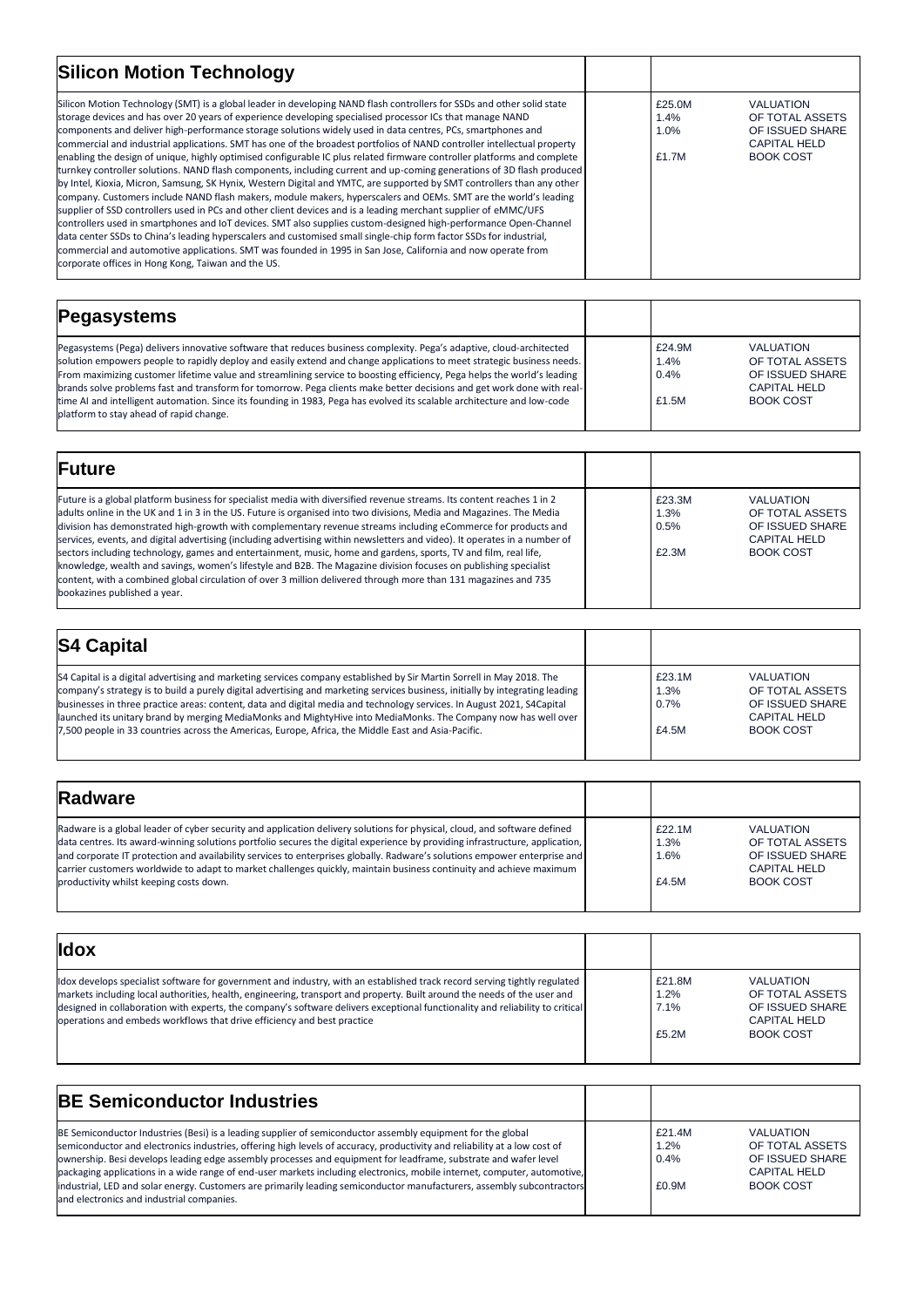| <b>Seeing Machines</b>                                                                                                                                                                                                                                                                                                                                                                                                                                                                                                                                                                                                                                                                                                                                                                                                                                                                                                                                       |                                |                                                                                            |
|--------------------------------------------------------------------------------------------------------------------------------------------------------------------------------------------------------------------------------------------------------------------------------------------------------------------------------------------------------------------------------------------------------------------------------------------------------------------------------------------------------------------------------------------------------------------------------------------------------------------------------------------------------------------------------------------------------------------------------------------------------------------------------------------------------------------------------------------------------------------------------------------------------------------------------------------------------------|--------------------------------|--------------------------------------------------------------------------------------------|
| Seeing Machines, a global company founded in 2000 and headquartered in Australia, is an industry leader in vision-based<br>monitoring technology that enable machines to see, understand and assist people. Seeing Machines' technology<br>portfolio of AI algorithms, embedded processing and optics power products that need to deliver reliable real-time<br>understanding of vehicle operators. The technology spans the critical measurement of where a driver is looking, through<br>to classification of their cognitive state as it applies to accident risk. Reliable "driver state" measurement is the end-goal<br>of driver monitoring systems (DMS) technology. Seeing Machines develops DMS technology to drive safety for<br>automotive, commercial fleet, off-road and aviation. The company has offices in Australia, the US, Europe and Asia and<br>supplies technology solutions and services to industry leaders in each market vertical. | £19.6M<br>1.1%<br>4.6%<br>£8.0 | <b>VALUATION</b><br>OF TOTAL ASSETS<br>OF ISSUED SHARE<br>CAPITAL HELD<br><b>BOOK COST</b> |

| <b>ITM Power</b>                                                                                                                                                                                                                                                                                                                                                                                                                                                                                                                                                                                                                                                                                                                                                                                                                                                                                                                                                                                                                                                                                                                                                                                                                                                                                                                                                          |                                 |                                                                                                   |
|---------------------------------------------------------------------------------------------------------------------------------------------------------------------------------------------------------------------------------------------------------------------------------------------------------------------------------------------------------------------------------------------------------------------------------------------------------------------------------------------------------------------------------------------------------------------------------------------------------------------------------------------------------------------------------------------------------------------------------------------------------------------------------------------------------------------------------------------------------------------------------------------------------------------------------------------------------------------------------------------------------------------------------------------------------------------------------------------------------------------------------------------------------------------------------------------------------------------------------------------------------------------------------------------------------------------------------------------------------------------------|---------------------------------|---------------------------------------------------------------------------------------------------|
| ITM Power designs electrolyser products which generate hydrogen gas, based on Proton Exchange Membrane (PEM)<br>technology. This technology uses electricity and water to generate hydrogen gas on-site with oxygen as the only by-<br>product. ITM Power manufactures integrated hydrogen energy solutions for grid balancing, energy storage and the<br>production of renewable hydrogen for transport, renewable heat and chemicals. The shift away from carbon towards<br>hydrogen is led by the drive for improved air quality worldwide, the growth of renewable power generators in the energy<br>mix and a need to de-carbonise industrial processes. To meet potential demand and help accelerate global progress<br>towards net-zero emissions, ITM Power have scaled up their manufacturing capability. ITM Power operates from the<br>world's largest electrolyser factory in Sheffield, with the announced intention to build a second UK Gigafactory in<br>Sheffield expected to be fully operational by the end of 2023. The Group's first international facility, is intended to be<br>operational by the end of 2024. Customers and partners include Sumitomo, Ørsted, Phillips 66, Scottish Power, Siemens<br>Gamesa, Cadent, Northern Gas Networks, Gasunie, RWE, Engie, GNVert, National Express, Toyota, Hyundai and Anglo<br>American among others. | £19.6M<br>1.1%<br>0.8%<br>£4.3M | <b>VALUATION</b><br>OF TOTAL ASSETS<br>OF ISSUED SHARE<br><b>CAPITAL HELD</b><br><b>BOOK COST</b> |

| <b>Descartes</b>                                                                                                                                                                                                                                                                                                                                                                                                                                                                                                                                                                                                                                                                                                                            |                                 |                                                                                            |
|---------------------------------------------------------------------------------------------------------------------------------------------------------------------------------------------------------------------------------------------------------------------------------------------------------------------------------------------------------------------------------------------------------------------------------------------------------------------------------------------------------------------------------------------------------------------------------------------------------------------------------------------------------------------------------------------------------------------------------------------|---------------------------------|--------------------------------------------------------------------------------------------|
| Descartes Systems (Descartes) is a leader in providing on-demand, SaaS solutions focused on improving the productivity,<br>performance and security of logistics-intensive businesses. Customers use Descartes' modular SaaS solutions to route,<br>schedule, track and measure delivery resources; plan, allocate and execute shipments; rate, audit and pay transportation<br>invoices; access global trade data; file customs and security documents for imports and exports; and complete numerous<br>other logistics processes by participating in the world's largest, collaborative multimodal logistics community. Descartes'<br>headquarters are in Waterloo, Ontario, Canada and they have offices and partners around the world. | £18.6M<br>1.1%<br>0.4%<br>£0.6M | VALUATION<br>OF TOTAL ASSETS<br>OF ISSUED SHARE<br><b>CAPITAL HELD</b><br><b>BOOK COST</b> |

| discoverIE                                                                                                                                                                                                                                                                                                                                                                                                                                                                                                                                                                                                                                                                                                                                                                                                                                                                                                                                                                                                                       |                                 |                                                                                            |
|----------------------------------------------------------------------------------------------------------------------------------------------------------------------------------------------------------------------------------------------------------------------------------------------------------------------------------------------------------------------------------------------------------------------------------------------------------------------------------------------------------------------------------------------------------------------------------------------------------------------------------------------------------------------------------------------------------------------------------------------------------------------------------------------------------------------------------------------------------------------------------------------------------------------------------------------------------------------------------------------------------------------------------|---------------------------------|--------------------------------------------------------------------------------------------|
| discoverIE Group is an international group of businesses that designs and manufactures innovative components for<br>electronic applications. The Group provides application-specific components to original equipment manufacturers<br>("OEMs") internationally, by designing components that meet customers' unique requirements. These are then<br>manufactured and supplied throughout the life of their production and a high level of repeating revenue is generated<br>with long term customer relationships. With a focus on key markets driven by structural growth and increasing electronic<br>content, namely renewable energy, medical, transportation and industrial and connectivity, the Group aims to achieve<br>organic growth that is well ahead of GDP and to supplement that with targeted complementary acquisitions. The Group's<br>continuing operations employ c.4,500 people and its principal operating units are located in Continental Europe, the UK,<br>China, Sri Lanka, India and North America. | £18.0M<br>1.0%<br>1.8%<br>£3.9M | VALUATION<br>OF TOTAL ASSETS<br>OF ISSUED SHARE<br><b>CAPITAL HELD</b><br><b>BOOK COST</b> |

| <b>Volex</b>                                                                                                                                                                                                                                                                                                                                                                                                                                                                                                                                                                                                                                                                                                                                                                                                                                                                                            |                                 |                                                                                     |
|---------------------------------------------------------------------------------------------------------------------------------------------------------------------------------------------------------------------------------------------------------------------------------------------------------------------------------------------------------------------------------------------------------------------------------------------------------------------------------------------------------------------------------------------------------------------------------------------------------------------------------------------------------------------------------------------------------------------------------------------------------------------------------------------------------------------------------------------------------------------------------------------------------|---------------------------------|-------------------------------------------------------------------------------------|
| Volex is a leader in integrated manufacturing for performance-critical applications and a supplier of power products. The<br>company serves a diverse range of markets and customers, with particular expertise in cable assemblies, higher-level<br>assemblies, data centre power and connectivity, electric vehicles, and consumer electricals. Volex are headquartered in<br>the UK and operate from 18 manufacturing locations with a global workforce of over 6,400 employees across 21<br>countries. Products are sold through internal locally based sales teams and via authorised distributor partners to Original<br>Equipment Manufacturers ('OEMs') and Electronic Manufacturing Services ('EMS') companies worldwide. Volex products<br>and services provide power and connectivity to a range of products, from the most common household items to the<br>most complex medical equipment. | £17.3M<br>1.0%<br>3.2%<br>£5.4M | VALUATION<br>OF TOTAL ASSETS<br>OF ISSUED SHARE<br>CAPITAL HELD<br><b>BOOK COST</b> |

| <b>Kainos</b>                                                                                                                                                                                                                                                                                                                                                                                                                                                                                                                                                                                                                                                                                                                                                                                                                                                                                                                                                                                                                                                       |                                 |                                                                                                   |
|---------------------------------------------------------------------------------------------------------------------------------------------------------------------------------------------------------------------------------------------------------------------------------------------------------------------------------------------------------------------------------------------------------------------------------------------------------------------------------------------------------------------------------------------------------------------------------------------------------------------------------------------------------------------------------------------------------------------------------------------------------------------------------------------------------------------------------------------------------------------------------------------------------------------------------------------------------------------------------------------------------------------------------------------------------------------|---------------------------------|---------------------------------------------------------------------------------------------------|
| Kainos is a UK-headquartered IT services provider, operating through two specialist business divisions, Digital Services<br>and Workday Practice. The Digital Services division helps customers to solve their business problems by using technology.<br>Working collaboratively with public, commercial and healthcare customers around the world, Kainos offers innovative<br>and transformative solutions which are secure, accessible, cost-effective, and take a user-first approach. They leverage<br>the benefits of the public cloud and enable customers to utilise their data to drive decision making. Kainos Workday<br>Practice is closely linked to Workday Inc's software suite, which includes cloud-based software for Human Capital<br>Management ("HCM"), Financial Management and Planning, enabling enterprises to organise their staff efficiently and<br>support their financial reporting requirements. Kainos provides consulting, project management, integration and post-<br>deployment services for Workday's software suite globally. | £16.6M<br>1.0%<br>0.7%<br>£1.5M | <b>VALUATION</b><br>OF TOTAL ASSETS<br>OF ISSUED SHARE<br><b>CAPITAL HELD</b><br><b>BOOK COST</b> |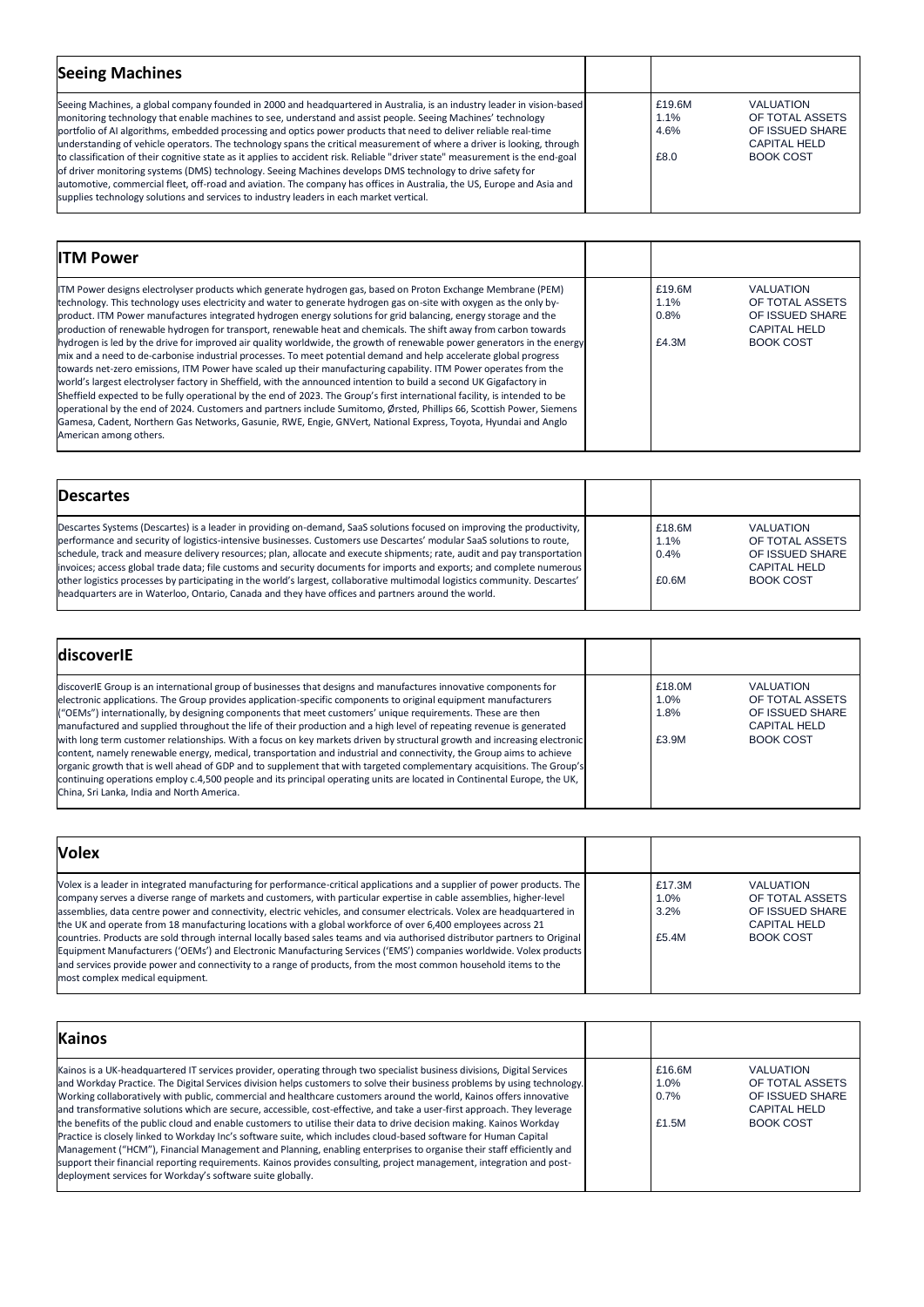| <b>Mimecast</b>                                                                                                                                                                                                                                                                                                                                                                                                                                                                                                                                                                                                                                                                                                                                                                                                                          |                                 |                                                                                     |
|------------------------------------------------------------------------------------------------------------------------------------------------------------------------------------------------------------------------------------------------------------------------------------------------------------------------------------------------------------------------------------------------------------------------------------------------------------------------------------------------------------------------------------------------------------------------------------------------------------------------------------------------------------------------------------------------------------------------------------------------------------------------------------------------------------------------------------------|---------------------------------|-------------------------------------------------------------------------------------|
| Mimecast was founded in 2003 with a focus on delivering relentless IT protection and are a leading provider of next<br>generation cloud security and risk management services for corporate information and email. They aim to prevent cyber<br>disruption for tens of thousands of corporate customers around the globe. Mimecast has built an intentional and scalable<br>design ideology that solves the number one cyber attack vector - email. They integrate brand protection, security<br>awareness training, web security, compliance and other essential capabilities. Mimecast aims to protect large and small<br>organisations from malicious activity, human error and technology failure; and to lead the movement toward building a<br>more resilient world. In late 2021 Mimecast received a takeover offer from Permira. | £15.9M<br>0.9%<br>0.4%<br>£5.7M | VALUATION<br>OF TOTAL ASSETS<br>OF ISSUED SHARE<br>CAPITAL HELD<br><b>BOOK COST</b> |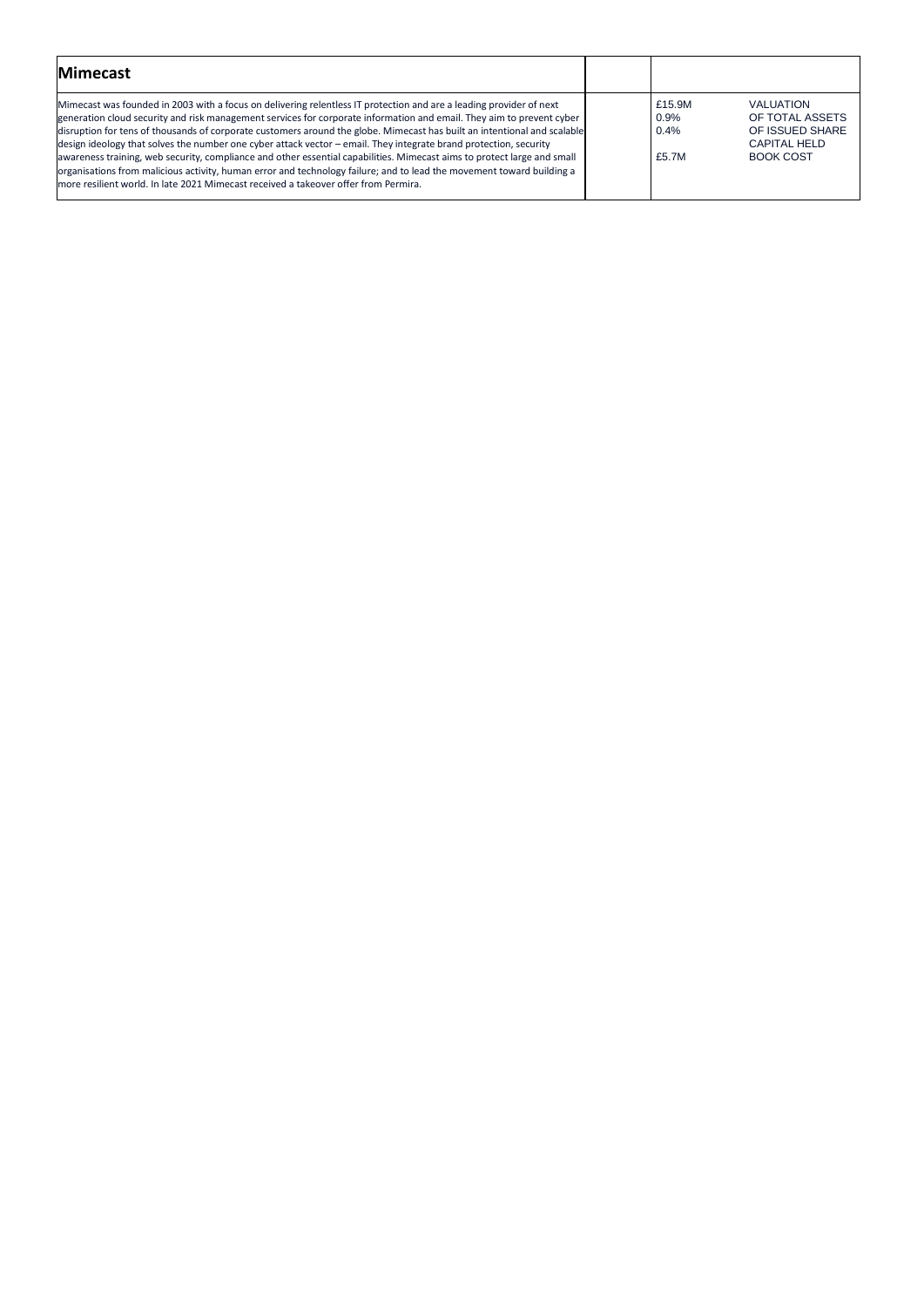#### **INCOME STATEMENT** FOR THE YEAR ENDED 31 DECEMBER

|                                                          | 2021<br>Revenue<br>£'000 | 2021<br><b>Capital</b><br>£'000 | 2021<br>Total<br>£'000 | 2020<br>Revenue<br>£'000 | 2020<br>Capital<br>£'000 | 2020<br>Total<br>£'000 |
|----------------------------------------------------------|--------------------------|---------------------------------|------------------------|--------------------------|--------------------------|------------------------|
| Gains on investments                                     |                          | 285,355                         | 285,355                |                          | 412,632                  | 412,632                |
| Gains/(losses) on foreign exchange                       |                          | 466                             | 466                    |                          | (3, 173)                 | (3, 173)               |
| Income                                                   | 12,253                   | -                               | 12,253                 | 9,361                    |                          | 9,361                  |
| Investment management fee                                | (16, 102)                | -                               | (16, 102)              | (12, 223)                |                          | (12, 223)              |
| Other administrative expenses                            | (1,065)                  | (9)                             | (1,074)                | (837)                    | (100)                    | (937)                  |
| (Loss)/profit before taxation                            | (4, 914)                 | 285,812                         | 280,898                | (3,699)                  | 409,359                  | 405,660                |
| Taxation                                                 | (503)                    |                                 | (503)                  | (298)                    |                          | (298)                  |
| (Loss)/profit after taxation                             | (5, 417)                 | 285,812                         | 280,395                | (3,997)                  | 409,359                  | 405,362                |
| (Loss)/profit per ordinary shares<br>(basic and diluted) | (8.33p)                  | 439.51p                         | 431.18p                | (6.00p)                  | 614.30p                  | 608.30p                |

There is no final dividend proposed (2020 – nil).

The total column of this statement is the profit and loss account of the Company, prepared in accordance with UK Accounting Standards.

The (loss)/profit after taxation is the total comprehensive income and therefore no additional statement of comprehensive income is presented. The supplementary revenue and capital columns are presented for information purposes in accordance with the Statement of Recommended Practice issued by the Association of Investment Companies. All items in the above statement derive from continuing operations of the Company. No operations were acquired or discontinued in the year.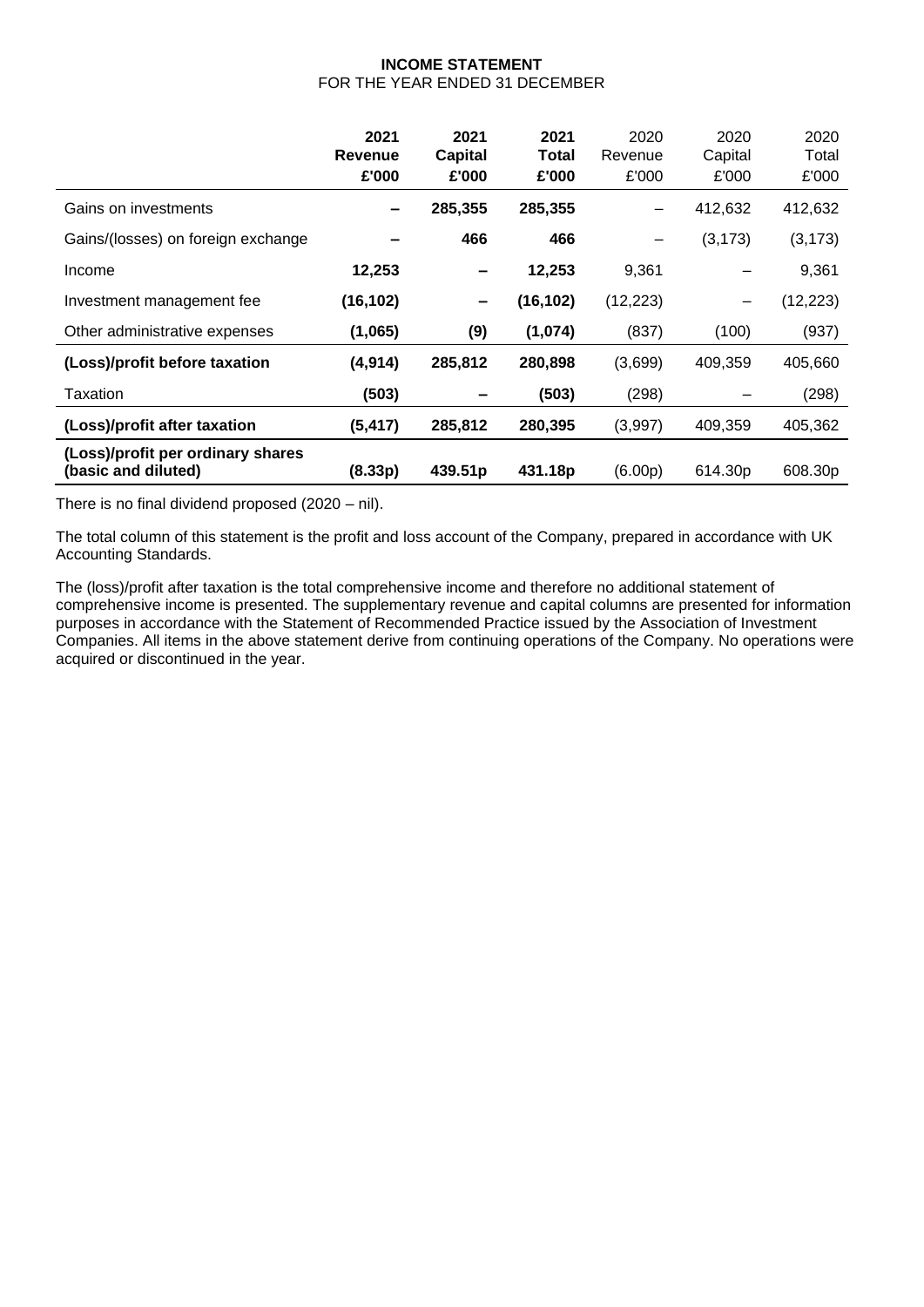## **BALANCE SHEET** AT 31 DECEMBER

|                                                                        | 2021<br>£'000 | 2020<br>£'000 |
|------------------------------------------------------------------------|---------------|---------------|
| <b>Fixed assets</b>                                                    |               |               |
| Investments held at fair value through profit or loss                  | 1,683,482     | 1,430,583     |
| <b>Current assets</b>                                                  |               |               |
| Cash and cash equivalents                                              | 74,551        | 72,929        |
| Other receivables                                                      | 4,374         | 1,460         |
|                                                                        | 78,925        | 74,389        |
| <b>Current liabilities</b>                                             |               |               |
| Other payables                                                         | (1,530)       | (1,605)       |
|                                                                        | (1,530)       | (1,605)       |
| Net current assets                                                     | 77,395        | 72,784        |
| <b>TOTAL NET ASSETS</b>                                                | 1,760,877     | 1,503,367     |
| <b>Capital and reserves</b>                                            |               |               |
| Called up share capital                                                | 16,189        | 16,446        |
| Share premium                                                          | 73,738        | 73,738        |
| Capital redemption reserve                                             | 5,763         | 5,506         |
| Capital reserve                                                        | 1,673,351     | 1,410,424     |
| Revenue reserve                                                        | (8, 164)      | (2,747)       |
| <b>TOTAL SHAREHOLDERS' FUNDS</b>                                       | 1,760,877     | 1,503,367     |
| <b>NET ASSET VALUE PER ORDINARY SHARE</b>                              |               |               |
| (including current year revenue)                                       | 2,719.33p     | 2,285.33p     |
| NET ASSET VALUE PER ORDINARY SHARE<br>(excluding current year revenue) | 2,727.70p     | 2,291.41p     |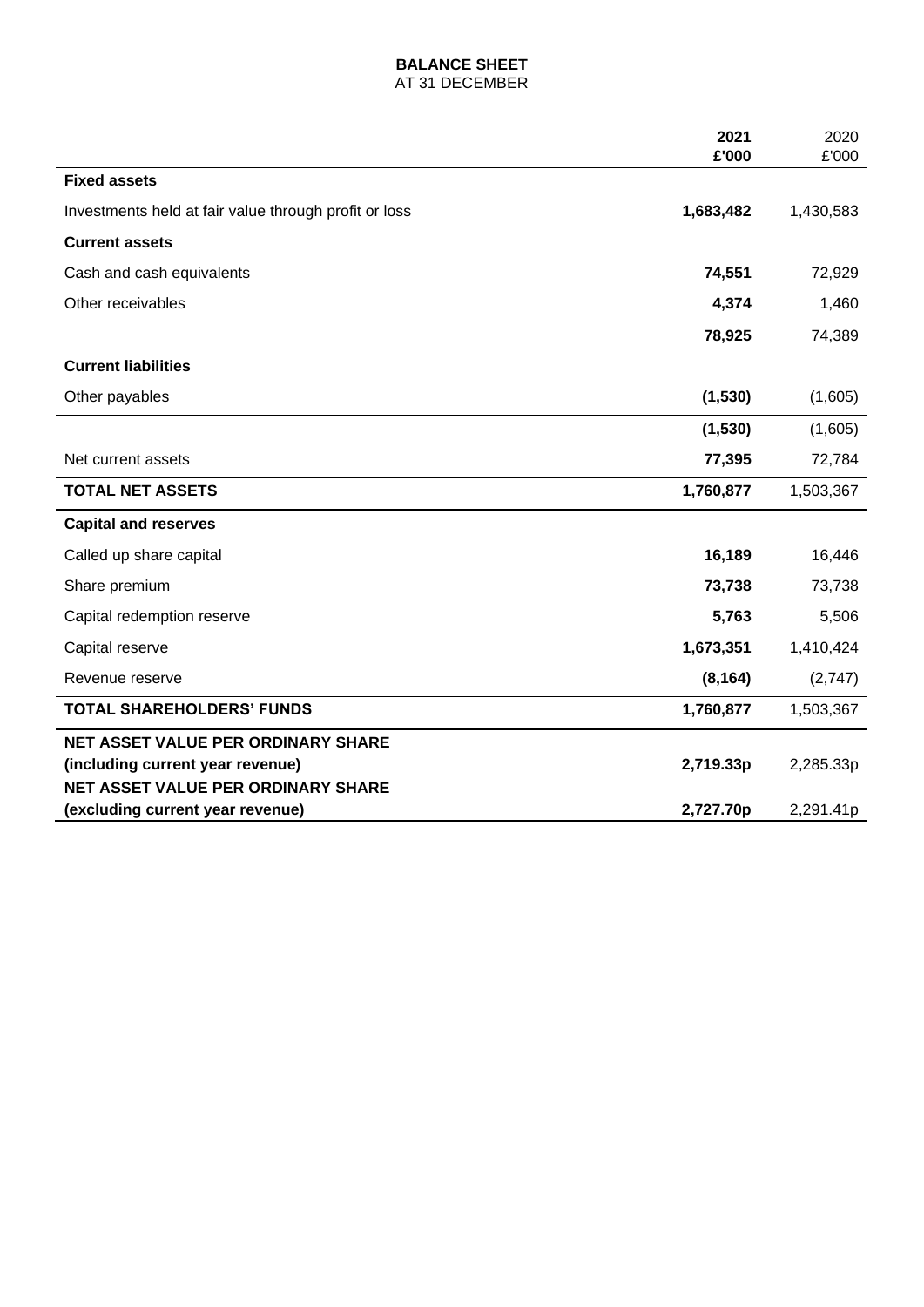## **STATEMENT OF CHANGES IN EQUITY**

## FOR THE YEAR ENDED 31 DECEMBER 2021

|                                            | Called up<br><b>Share</b><br>Capital<br>£'000 | <b>Share</b><br><b>Premium</b><br>£'000 | Capital<br><b>Redemption</b><br>Reserve<br>£'000 | Capital<br><b>Reserve</b><br>£'000 | Revenue<br>Reserve<br>£'000 | Shareholders'<br>funds<br>£'000 |
|--------------------------------------------|-----------------------------------------------|-----------------------------------------|--------------------------------------------------|------------------------------------|-----------------------------|---------------------------------|
| Shareholders' funds at<br>1 January 2021   | 16,446                                        | 73,738                                  | 5,506                                            | 1,410,424                          | (2,747)                     | 1,503,367                       |
| Profit/(loss) after<br>taxation            |                                               |                                         | $\overline{\phantom{a}}$                         | 285,812                            | (5, 417)                    | 280,395                         |
| Shares purchased for<br>cancellation       | (257)                                         |                                         | 257                                              | (22,885)                           |                             | (22, 885)                       |
| Shareholders' funds<br>at 31 December 2021 | 16.189                                        | 73.738                                  | 5,763                                            | 1,673,351                          | (8, 164)                    | 1,760,877                       |

#### FOR THE YEAR ENDED 31 DECEMBER 2020

|                                            | Called up<br>Share<br>Capital<br>£'000 | Share<br>Premium<br>£'000 | Capital<br>Redemption<br>Reserve<br>£'000 | Capital<br>Reserve<br>£'000 | Revenue<br>Reserve<br>£'000 | Shareholders'<br>funds<br>£'000 |
|--------------------------------------------|----------------------------------------|---------------------------|-------------------------------------------|-----------------------------|-----------------------------|---------------------------------|
| Shareholders' funds at<br>1 January 2020   | 16.828                                 | 73,738                    | 5.124                                     | 1.025.909                   | 1,250                       | 1,122,849                       |
| Profit/(loss) after<br>taxation            |                                        |                           |                                           | 409.359                     | (3,997)                     | 405,362                         |
| Shares purchased for<br>cancellation       | (382)                                  |                           | 382                                       | (24, 844)                   |                             | (24,844)                        |
| Shareholders' funds at<br>31 December 2020 | 16.446                                 | 73,738                    | 5,506                                     | 1.410.424                   | (2,747)                     | 1,503,367                       |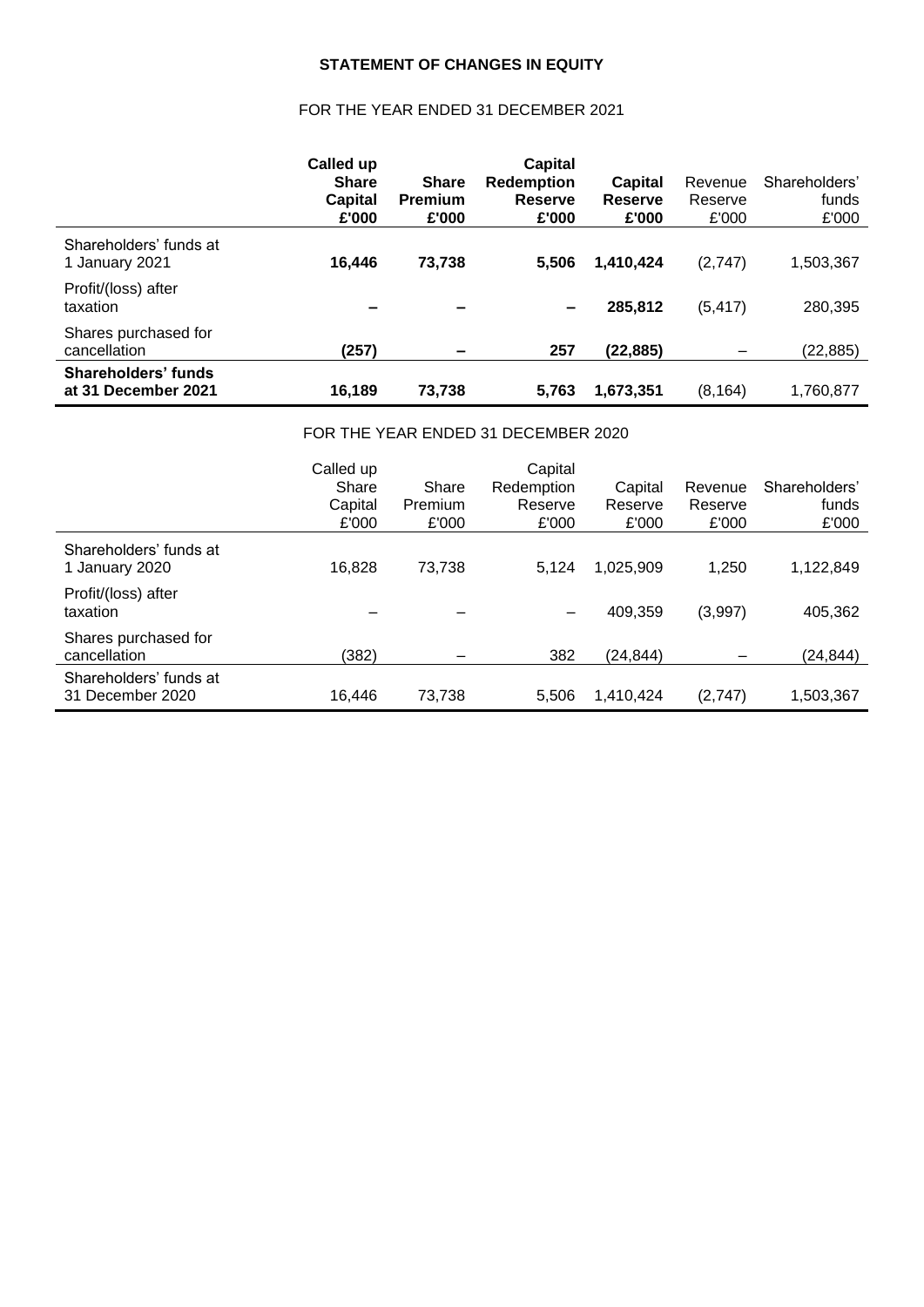## **CASH FLOW STATEMENT** FOR THE YEAR ENDED 31 DECEMBER

|                                                         | 2021<br>£'000 | 2021<br>£'000 | 2020<br>£'000 | 2020<br>£'000 |
|---------------------------------------------------------|---------------|---------------|---------------|---------------|
| Cash flow from operating activities                     |               |               |               |               |
| Profit before finance costs and taxation                | 280,898       |               | 405,660       |               |
| Adjustments for gains on investments                    | (285, 355)    |               | (412, 632)    |               |
| Purchase of investments                                 | (206, 289)    |               | (186, 269)    |               |
| Sale of investments                                     | 235,293       |               | 202,369       |               |
| Adjustment for other movements in investment gains      |               |               | (657)         |               |
| Decrease in receivables                                 | 358           |               | 548           |               |
| Increase in payables                                    | 128           |               | 226           |               |
| Amortisation of fixed income book cost                  | (2)           |               | 35            |               |
| Effect of foreign exchange rate changes                 | (466)         |               | 3,173         |               |
| Overseas tax on overseas income                         | (524)         |               | (311)         |               |
| Net cash inflow from operating activities               |               | 24,041        |               | 12,142        |
| <b>Cash flow from financing activities</b>              |               |               |               |               |
| Undrawn facility fee paid                               |               |               | (39)          |               |
| Shares purchased for cancellation                       | (22, 885)     |               | (24, 844)     |               |
| Net cash outflow from financing activities              |               | (22, 885)     |               | (24, 883)     |
| Net increase/(decrease) in cash and cash<br>equivalents |               | 1,156         |               | (12, 741)     |
| Cash and cash equivalents at start of the year          |               | 72,929        |               | 88,843        |
| Effect of foreign exchange rate changes                 |               | 466           |               | (3, 173)      |
| Cash and cash equivalents at the end of the year        |               | 74,551        |               | 72,929        |
| <b>Comprised of:</b>                                    |               |               |               |               |
| Cash and cash equivalents                               |               | 74,551        |               | 72,929        |

Cash flow from operating activities includes interest received of £777,000 (2020 – £1,333,000) and dividends received of £11,269,000 (2020 – £7,391,000).

As the Company did not have any long term debt at both the current and prior year ends, no reconciliation of the net debt position is presented.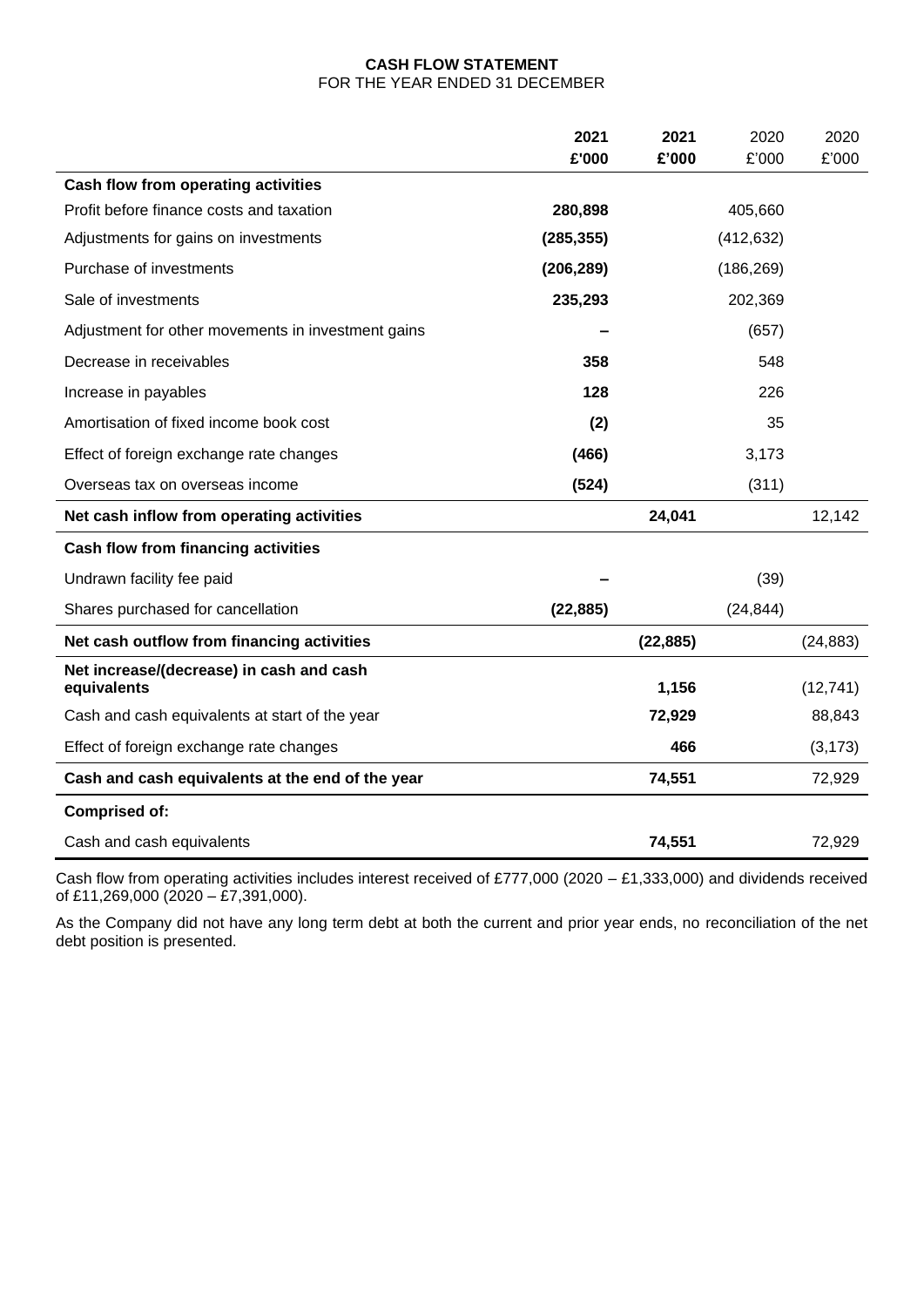|                                                     | 2021<br>£'000 | 2020<br>£'000 |
|-----------------------------------------------------|---------------|---------------|
| <b>Dividend income from investments</b>             |               |               |
| UK dividends from listed investments                | 3,407         | 2,468         |
| UK dividends from unlisted investments (inc AIM)    | 3,093         | 2,475         |
| Overseas dividends from UK-listed and AIM companies | 439           | 328           |
| Overseas dividend income                            | 4,670         | 2,887         |
|                                                     | 11,609        | 8,158         |
| Interest income from equity investments             |               |               |
| Income from unlisted (inc AIM) UK convertible bonds | 269           | 595           |
| Income from unlisted US convertible bonds           | 44            | 33            |
|                                                     | 313           | 628           |
| <b>Fixed interest</b>                               |               |               |
| UK interest from government securities              | (16)          | 4             |
| Overseas interest from government securities        | 361           | 581           |
|                                                     | 345           | 585           |
| Other income                                        |               |               |
| Deposit interest                                    | (20)          | (10)          |
| Underwriting commission                             | 6             |               |
|                                                     | (14)          | (10)          |
| <b>Total income</b>                                 | 12,253        | 9,361         |

Included within dividend income are special dividends of £706,000 (2020 – £445,000). Included within deposit interest received of £nil (2020: £31,000), and interest paid of £20,000 (2020: 41,000).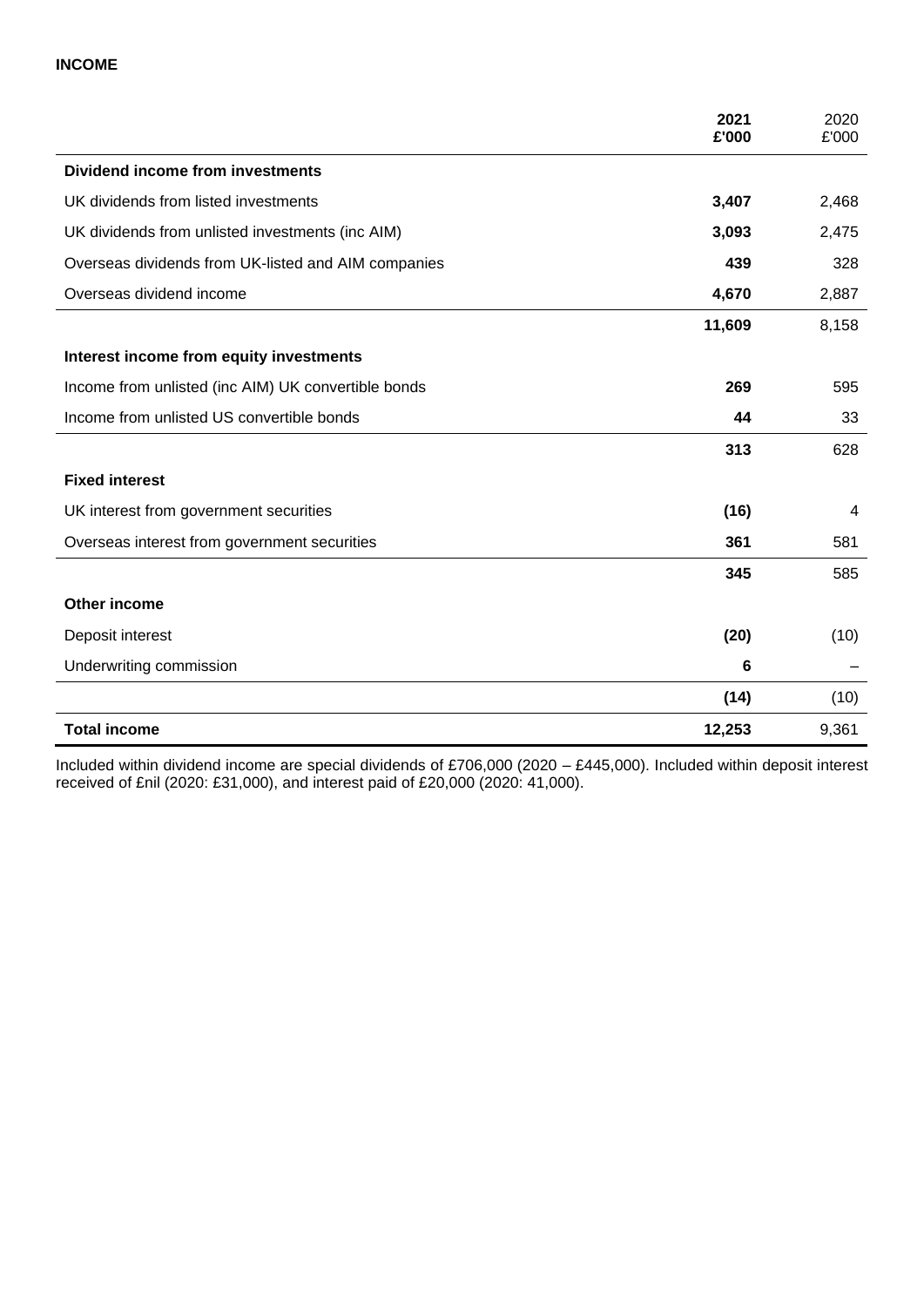#### **Status**

The Company is an investment company within the meaning of s833 of the Companies Act 2006 and operates as an investment trust in accordance with s1158 of the Corporation Tax Act 2010 as amended (s1158). The Company is subject to the Listing Rules of the Financial Conduct Authority and governed by its articles of association, amendments to which must be approved by shareholders by way of a special resolution. The Company obtained approval from HM Revenue and Customs of its status as an investment trust under s1158 and the directors are of the opinion that the Company has and continues to conduct its affairs in compliance with s1158 since this approval was granted.

#### **Business Model**

The management of the Company and the implementation of its investment strategy is contracted to HIML, which is authorised and regulated by the Financial Conduct Authority both for investment management and as an Alternative Investment Fund Manager.

Administration of the Company and its investments has been delegated by HIML to the Bank of New York Mellon (International) Limited (BNYMIL) and company secretarial duties have been delegated to Sanne Fund Services (UK) Limited (Sanne).

BNYMIL is the depositary under a tripartite agreement between HIML, the Company and BNYMIL. The depositary is also responsible for custody activities.

#### **Objective**

The Company's objective is described on the inside front cover.

#### **Investment policy – strategy**

While the policy is global investment in smaller quoted companies in TMT, the approach is to construct a diversified portfolio through the identification of individual companies which offer long-term growth potential, typically over a fiveyear horizon or more. The portfolio is actively managed and does not seek to track any comparative index. With a remit to invest in smaller companies with market capitalisation generally below \$3bn, there tends to be a correlation with the performance of smaller companies, as well as those of the technology sector. A degree of volatility relative to the overall market should be expected.

The risk associated with the illiquidity of smaller companies is reduced by generally restricting the stake in any one company to less than 10% of the shares in issue.

A number of investments are in early-stage companies, which have a higher stock specific risk but the potential for above average growth. Stock specific risk is reduced by having a diversified portfolio of over 350 holdings.

In addition, to contain the risk of any one holding, the manager generally takes profits when a holding reaches more than 5% of the portfolio. The manager actively manages the exposure within the constraint that illiquid positions cannot be traded for short-term movements.

The Company has a policy not to invest more than 15% of gross assets in other UK-listed investment companies.

From time to time, fixed interest holdings, non-equity or unlisted investments may be held on an opportunistic basis.

The Company recognises the long-term advantages of gearing and has a maximum gearing limit of 50% of net assets. Borrowings are invested primarily in equity markets but the manager is entitled to invest in other securities in the companies in the target areas when it is considered that the investment grounds merit the Company taking a geared position. The board's intention is to gear the portfolio when appropriate. Gearing levels are monitored closely by the manager and reviewed by directors at each board meeting.

The Company may use derivatives which will be principally, but not exclusively, for the purpose of efficient portfolio management (i.e. for the purpose of reducing, transferring or eliminating investment risk in its investments, including protection against currency risk).

A detailed analysis of the Company's investment portfolio is set out on pages 21 to 28 and in the manager's report.

#### **Purchase of own shares**

At the AGM of the Company to be held on 19 April 2022, the Company will as usual be seeking authority to make limited purchases of the Company's ordinary shares – see the notice of AGM on page 80. Buy-backs are considered by the board to be a useful tool, where cash is not being utilised for investment, to assist in the maintenance of liquidity in the Company's shares. Shares will only be bought back at a time when the Company's shares are trading at a discount to its prevailing net asset value.

#### **Significant financial issues relating to the 2021 financial statements**

The UK Corporate Governance Code requires us to describe any significant issues considered in relation to the financial statements and how those issues were addressed. While there were no significant issues, two matters of risk of particular focus at the balance sheet date are the risks that investments might not have been correctly valued or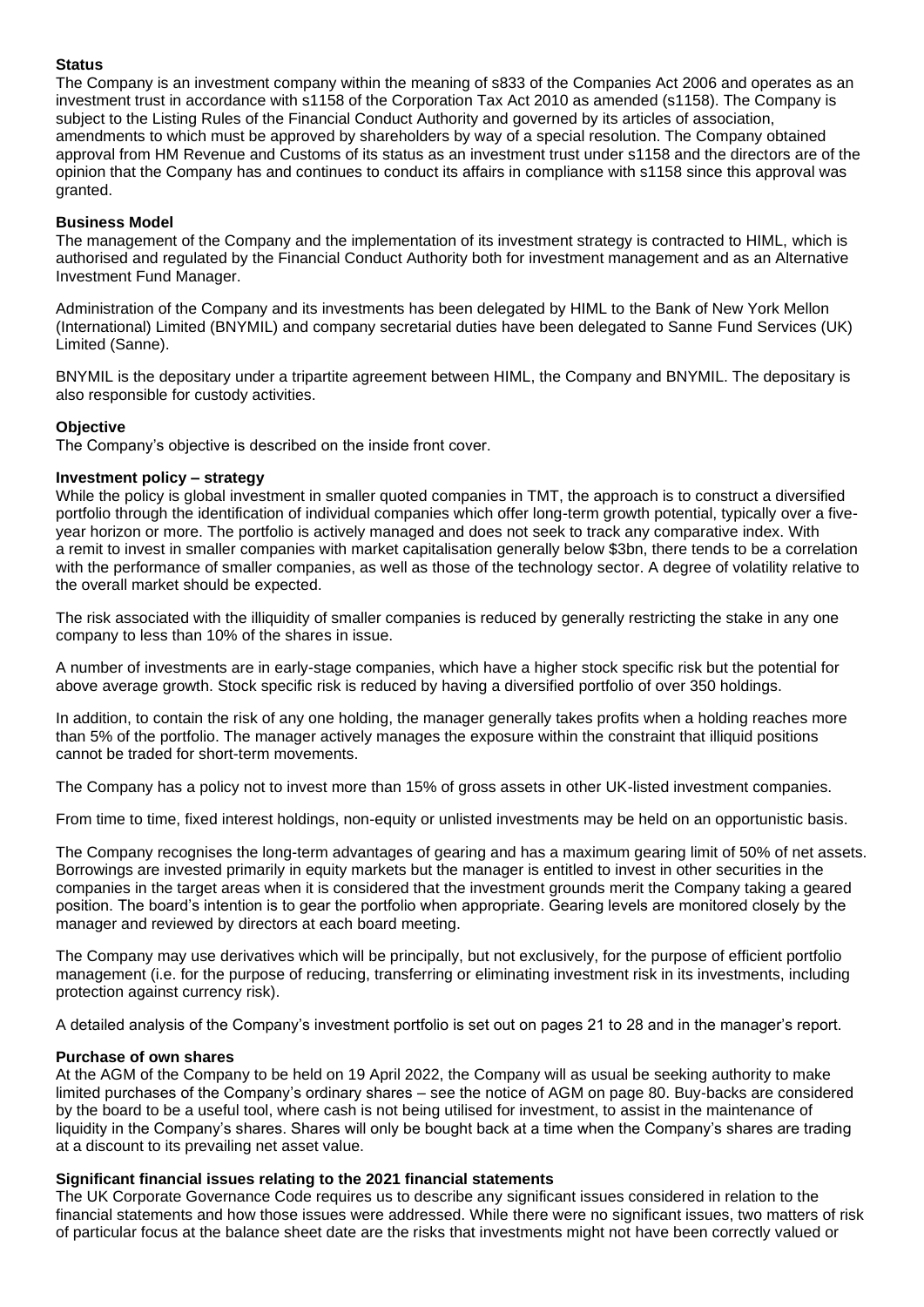beneficially owned. The committee receives bi-annual reports from the depositary confirming the valuation, existence and ownership of the Company's investments as well as the year end auditor's report on these items. No issues were discovered.

#### **Principal risks and uncertainties**

In accordance with the corporate objective of maximising capital appreciation the Company invests in securities on a worldwide basis. The Company can use gearing although no gearing was employed during the year. The Company's other financial instruments consist of cash and cash equivalents, short-term debtors and creditors.

The main risks arising from the Company's financial instruments are:

#### **A. MARKET RISK**

- (i) Other price risk, being the risk that the value of investment holdings will fluctuate as a result of changes in market prices caused by factors other than interest rate or currency rate movement;
- (ii) Interest rate risk, being the risk that the fair value or future cash flows of a financial instrument will fluctuate because of changes in market interest rates; and
- (iii) Foreign currency risk, being the risk that the fair value or future cash flows of a financial instrument will fluctuate because of changes in foreign exchange rates.

#### **B. CREDIT RISK**

Being the risk that one party to a financial instrument will cause a financial loss for the other party by failing to discharge an obligation.

The Company is exposed to counterparty credit risk from the parties with which it trades and will bear the risk of settlement default. Counterparty credit risk to the Company arises from transactions to purchase or sell investments held within the portfolio.

There were no past due nor impaired assets as of 31 December 2021 (2020 – nil).

The counterparties engaged with the Company are regulated entities and of high credit quality.

#### **C. LIQUIDITY RISK**

Being the risk that an entity will encounter difficulty in meeting obligations associated with financial liabilities.

These risks and the policies for managing them have been applied throughout the year and are summarised below.

## **A. MARKET RISK**

## **(i) Other Price Risk**

The Company's investment portfolio is exposed to market price fluctuations which are monitored by the manager in pursuance of the corporate objective. Listed securities held by the Company are valued at bid prices, whereas material unlisted investments are valued by the directors on the basis of the latest information in line with the relevant principles of the International Private Equity and Venture Capital Valuation Guidelines (Accounting Policy 1(c)). These valuations represent the fair value of the investments.

#### **Other Price Risk Sensitivity**

15.6% of the Company's total equity investments at 31 December 2021 (2020 – 15.5%) were listed on the main list of the London Stock Exchange and a further 35.0% (2020 – 36.5%) on AIM. The NASDAQ Stock Exchange accounts for 20.9% (2020 – 23.5%), New York Stock Exchange for 3.2% (2020 – 3.0%) and other stock exchanges or unlisted 25.3% (2020 – 21.5%). A 10% increase in equity investment prices at 31 December 2021 would have increased total net assets and profit and loss after taxation by £164,123,000 (2020 – £138,816,000). A decrease of 10% would have the exact opposite effect. The portfolio does not target any exchange as a comparative index, and the performance of the portfolio has a low correlation to generally used indices.

The shares of Herald Investment Trust plc have an underlying NAV per share. The NAV per share of Herald Investment Trust plc fluctuates on a daily basis. In addition, there is volatility in the discount/premium the share price has to NAV.

## **(ii) Interest Rate Risk**

The majority of the Company's assets are equity shares and other investments which neither pay interest nor have a maturity date. However, the Company does hold convertible bonds and government bonds, the interest rate and maturity dates of which are detailed below. Interest is accrued on cash balances at a rate linked to the UK base rate.

The interest rate risk profile of the financial assets and financial liabilities at 31 December was:

#### **Financial Assets**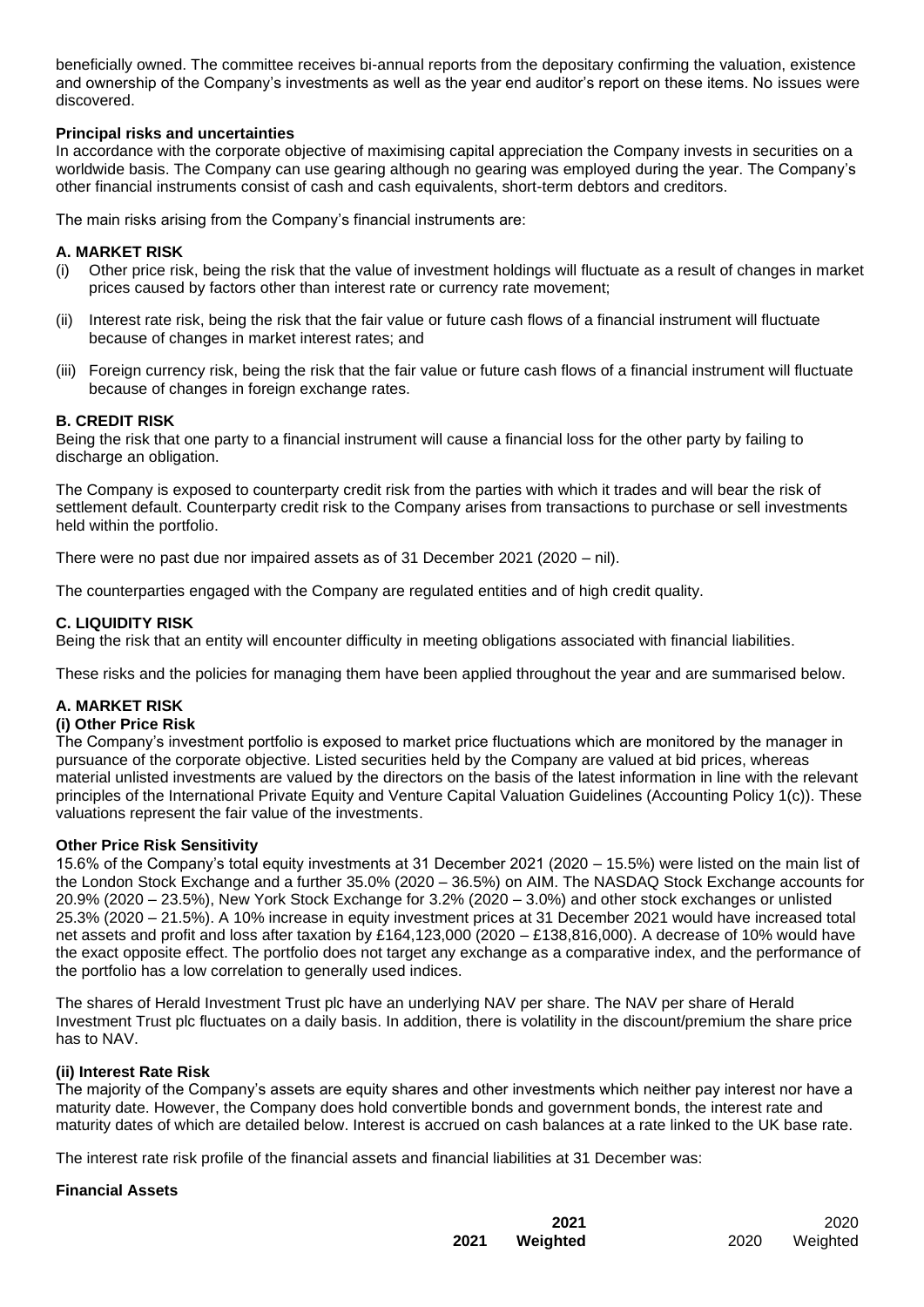|                            |                   | Weighted | average   |            | Weighted | average   |
|----------------------------|-------------------|----------|-----------|------------|----------|-----------|
|                            |                   | average  | period    |            | average  | period    |
|                            |                   | interest | until     |            | interest | until     |
|                            | 2021              | rate/    | maturity/ | 2020       | rate/    | maturity/ |
|                            | <b>Fair value</b> | interest | maturity  | Fair value | interest | maturity  |
|                            | £'000             | rate     | date      | £'000      | rate     | date      |
| Fixed rate:                |                   |          |           |            |          |           |
| US bonds                   | 22,344            | 1.4%     | 0.8 Years | 22,422     | 1.3%     | 1.8 Years |
| UK bonds                   | 19,904            | 0.1%     | 1.1 Years | 20,004     | 1.5%     | 0.1 Years |
| Overseas convertible bonds | 739               | 5.7%     | 2.2 Years | 1,005      | 4.2%     | 3.2 Years |
| UK convertible bonds       | 1,000             | 10.0%    | 2.2 Years | 3,693      | 6.8%     | 1.5 Years |
| Floating rate cash:        |                   |          |           |            |          |           |
| Non-sterling               | 56,529            | 0.0%     |           | 53,155     | 0.0%     |           |
| Sterling                   | 18,022            | $0.0\%$  |           | 19,774     | $0.0\%$  |           |
|                            | 74,551            |          |           | 72,929     |          |           |

The benchmark rate which determines the interest payments received on cash balances is the Bank of England base rate.

# **Interest rate risk sensitivity**

## **(a) Cash**

An increase of 100 basis points in interest rates as at 31 December 2021 would have a direct effect on net assets. Based on the position at 31 December 2021, over a full year, an increase of 100 basis points would have increased the profit and loss after taxation by £746,000 (2020 – £729,000) and would have increased the net asset value per share by 1.15p (2020 – 1.11p). The calculations are based on the cash balances as at the respective balance sheet dates and are not representative of the year as a whole.

#### **(b) Fixed rate bonds**

An increase of 100 basis points in bond yields as at 31 December 2021 would have decreased total net assets and profit and loss after taxation by £388,000 (2020 – £412,000) and would have decreased the net asset value per share by 0.60p (2020 – 0.63p). A decrease in bond yields would have had an equal and opposite effect. The convertible loan stocks having an element of equity are not included in this analysis as given the nature of the businesses and the risk profile of their balance sheets; they are considered to have more equity like characteristics.

#### **(iii) Foreign Currency Risk**

The Company's reporting currency is sterling, but investments are made in overseas markets as well as the United Kingdom and the asset value can be affected by movements in foreign currency exchange rates.

Furthermore many companies trade internationally both through foreign subsidiaries, and through exports. The greatest foreign currency risk occurs when companies have a divergence in currencies for costs and revenues. A much less risky exposure to currency is straight translation of sales and profits. The list of investments on pages 21 to 28 breaks down the portfolio by geographic listing. However the location of the stock market quote only has a limited correlation to the costs, revenues and even activities of those companies, and so this note should not be regarded as a reliable guide to the sensitivity of the portfolio to currency movements. For example, the holdings in the portfolio that have suffered most from US\$ weakness are UK companies with dollar revenues and sterling costs.

The Company does not hedge the sterling value of investments that are priced in other currencies. Overseas income is subject to currency fluctuations. The Company does not hedge these currency fluctuations because it is impossible to quantify the effect for the reasons stated above. However, from time to time the manager takes a view by holding financial assets or liabilities in overseas currencies.

Exposure to currency risk through asset allocation by currency of listing is indicated below:

#### **At 31 December 2021**

|           |             |                             | <b>Other</b><br>receivables |                        |
|-----------|-------------|-----------------------------|-----------------------------|------------------------|
|           | Investments | <b>Cash and</b><br>deposits | and<br>payables             | <b>Net</b><br>exposure |
|           | £'000       | £'000                       | £'000                       | £'000                  |
| US dollar | 418,793     | 48,271                      | 3,348                       | 470,412                |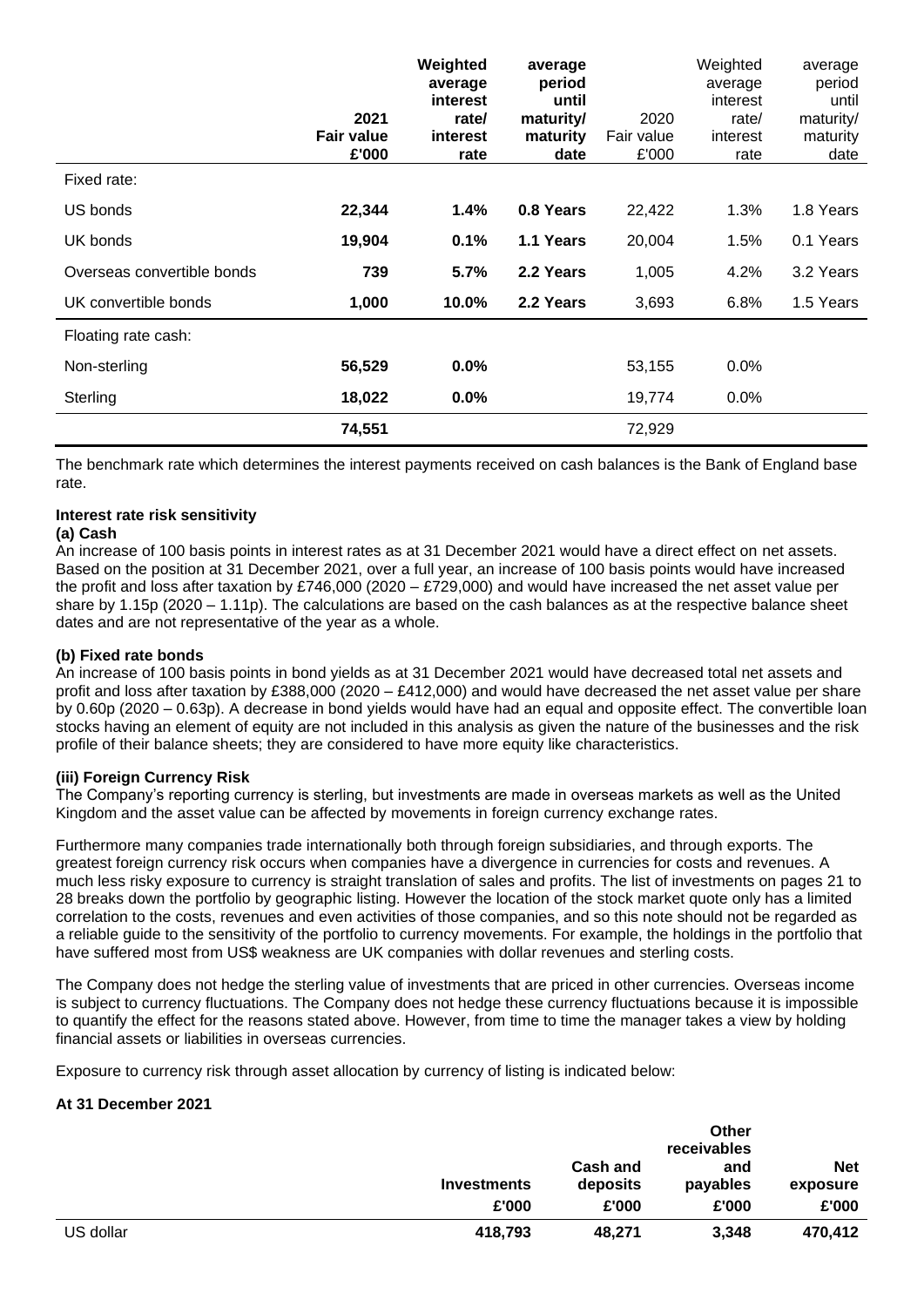| Euro                                                                                                     | 147,215   | 41     | 91    | 147,347   |
|----------------------------------------------------------------------------------------------------------|-----------|--------|-------|-----------|
| Taiwan dollar                                                                                            | 61,495    | 8,217  | 48    | 69,760    |
| Australian dollar                                                                                        | 51,690    |        |       | 51,690    |
| Japanese yen                                                                                             | 51,432    |        | 41    | 51,473    |
| Norwegian krone                                                                                          | 39,021    |        |       | 39,021    |
| Korean won                                                                                               | 21,767    |        | 103   | 21,870    |
| Other overseas currencies                                                                                | 33,030    |        | 17    | 33,047    |
| Exposure to currency risk on translation of<br>valuations of securities listed in overseas<br>currencies | 824,443   | 56,529 | 3,648 | 884,620   |
| Sterling                                                                                                 | 859,039   | 18,022 | (804) | 876,257   |
|                                                                                                          | 1,683,482 | 74,551 | 2,844 | 1,760,877 |

## **At 31 December 2020**

|                                                                                            |                      |                               | Other<br>receivables     |                                 |
|--------------------------------------------------------------------------------------------|----------------------|-------------------------------|--------------------------|---------------------------------|
|                                                                                            | Investments<br>£'000 | Cash and<br>deposits<br>£'000 | and<br>payables<br>£'000 | <b>Net</b><br>exposure<br>£'000 |
| US dollar                                                                                  | 391,663              | 43,078                        | 92                       | 434,833                         |
| Euro                                                                                       | 96,657               | 8,742                         | 74                       | 105,473                         |
| Australian dollar                                                                          | 46,095               |                               | 17                       | 46,112                          |
| Taiwan dollar                                                                              | 33,387               | 1,335                         |                          | 34,722                          |
| Japanese yen                                                                               | 30,229               |                               | 27                       | 30,256                          |
| Norwegian krone                                                                            | 19,987               |                               |                          | 19,987                          |
| Korean won                                                                                 | 16,058               |                               | 62                       | 16,120                          |
| Other overseas currencies                                                                  | 36,226               |                               | 5                        | 36,231                          |
| Exposure to currency risk on translation of<br>valuations of securities listed in overseas |                      |                               |                          |                                 |
| currencies                                                                                 | 670,302              | 53,155                        | 277                      | 723,734                         |
| Sterling                                                                                   | 760,281              | 19,774                        | (422)                    | 779,633                         |
|                                                                                            | 1,430,583            | 72,929                        | (145)                    | 1,503,367                       |

#### **Foreign currency risk sensitivity**

At 31 December 2021, had sterling strengthened by 10% (2020 – 10%) in relation to all currencies, with all other variables held constant, total net assets and profit and loss after taxation would have decreased by the amounts shown below based on the balances denominated in foreign currency. A 10% (2020 – 10%) weakening of sterling against all currencies, with all other variables held constant, would have had the exact opposite effect on the financial statement amounts. However, companies whose cost base diverges in currency terms from its sales will in the longer term have a significantly greater effect on valuation than simple translation. In the short term investee companies generally cover their currency exposure to varying degrees. There is insufficient publicly disclosed information to quantify this, but in the long term this effect is expected to dwarf simple translation of foreign listings in terms of both risk and reward, because many investee companies trade globally. Furthermore, the country of listing is not necessarily an indication of the geography of some or even any operational activities for investee companies. The Manager does not use financial instruments to protect against currency movements. From time to time financial leverage has been made using debt in overseas currencies.

|                   | 2021<br>£'000 | 2020<br>£'000 |
|-------------------|---------------|---------------|
| US dollar         | 47,041        | 43,483        |
| Euro              | 14,735        | 10,547        |
| Taiwan dollar     | 6,976         | 3,472         |
| Australian dollar | 5,169         | 4,611         |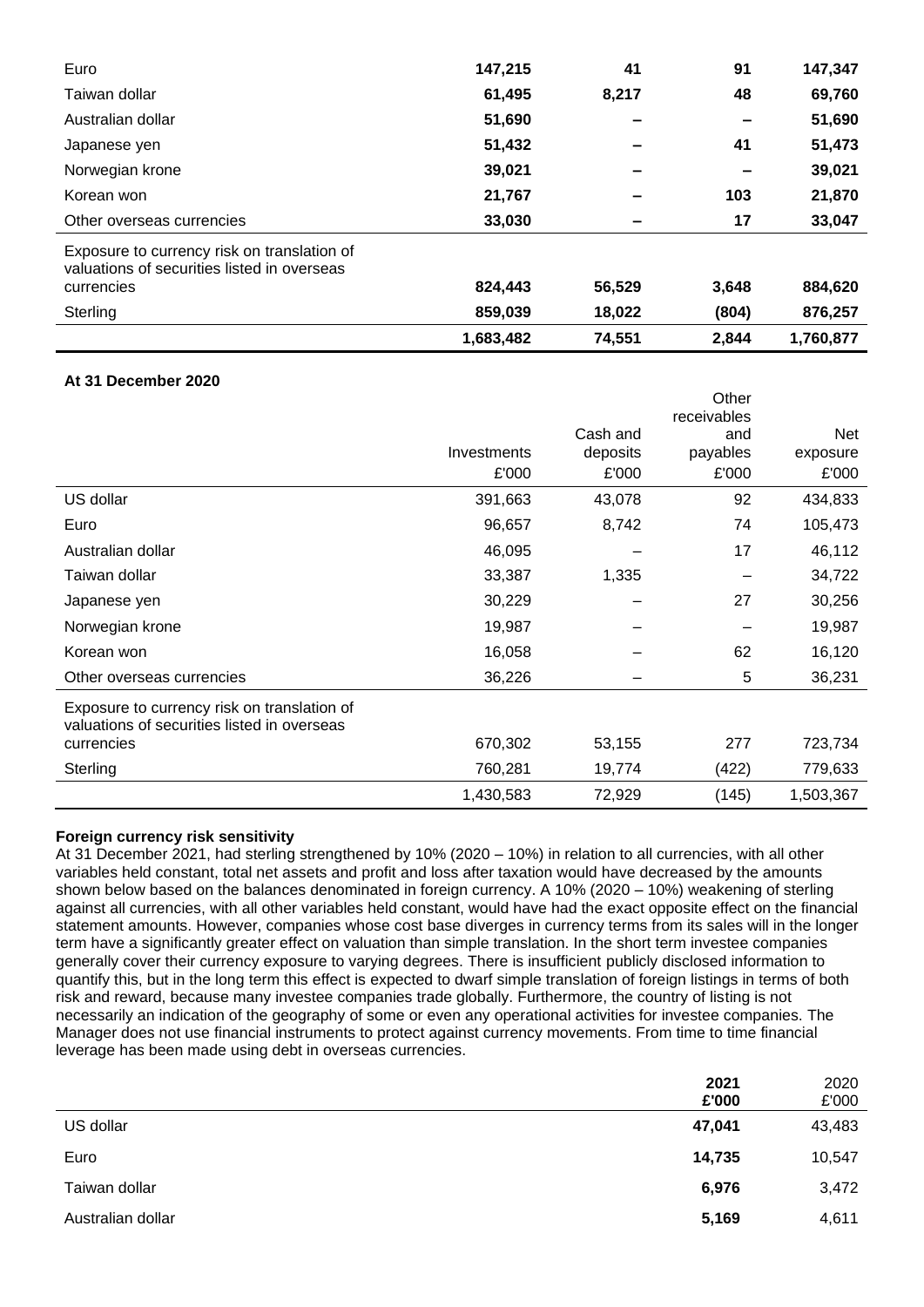| Japanese yen              | 5,147  | 3,026  |
|---------------------------|--------|--------|
| Norwegian krone           | 3,902  | 1,999  |
| Korean won                | 2,187  | 1,612  |
| Other overseas currencies | 3,305  | 3,623  |
|                           | 88,462 | 72,373 |

#### **B. Credit Risk**

Credit risk is the risk that a counterparty to a financial instrument will fail to discharge an obligation or commitment which it has entered into with the Company. The manager monitors counterparty risk on an ongoing basis.

The Company has investments in convertible loan stocks that have an element of equity. These securities are viewed as having a risk profile similar to the equity holdings. This is because the convertibles held are in nascent technology companies that may be loss-making and may have weak balance sheets. For this reason these stocks are categorised as equity holdings and for risk management purposes excluded from the credit risk analysis.

#### **Credit Risk Exposure**

The exposure to credit risk at 31 December was:

|                            | 2021<br>£'000 | 2020<br>£'000 |
|----------------------------|---------------|---------------|
| Fixed interest investments | 42,248        | 42,426        |
| Cash and cash equivalents  | 74,551        | 72,929        |
| Other receivables          | 4,374         | 1,460         |
|                            | 121,173       | 116,815       |

During the year the maximum exposure in fixed interest investments was £42,722,000 (2020 – £48,953,000) and the minimum £41,518,000 (2020 – £42,426,000). The maximum exposure in cash was £85,096,498 (2020 – £112,654,000) and the minimum £58,031,270 (2020 – £72,929,000).

#### **C. Liquidity Risk**

The Company's policy with regard to liquidity is to provide a degree of flexibility so that the portfolio can be repositioned when appropriate and that most of the assets can be realised without an excessive discount to the market price.

#### **Equity Securities**

The Company's unlisted investments are not readily realisable, but these only amount to 0.6% of the Company's total assets at 31 December 2021 (2020 – 1.3%).

In practice, liquidity in investee companies is imperfect, particularly those with a market value of less than £100 million. To reduce this liquidity risk it is the policy to diversify the holdings and generally to restrict the holding in any one company to less than 10% of the share capital of that company. Furthermore the guideline is for no single investment to account for more than 5% of the assets of the Company.

The market valuation of each underlying security gives an indication of value, but the price at which an investment can be made or realised can diverge materially from the bid or offer price depending on market conditions generally and particularly to each investment. 9.0% (£147 million) (2020 – 12.0% (£165 million)) of the listed equities in the portfolio are invested in stocks with a market capitalisation below £100 million, where liquidity is expected to be more limited. If these stocks had on average a realisable value 20% below the bid price the value of the total fund would be adversely affected by 1.7% (2020 – 2.2%).

#### **Liquidity Risk Exposure**

Contractual maturities of the financial liabilities at the year end, based on the earliest date on which payment can be required are as follows:

|                | 2021<br>One year<br>or less<br>£'000 | 2020<br>One year<br>or less<br>£'000 |
|----------------|--------------------------------------|--------------------------------------|
| Other payables | 1,530                                | 1,605                                |
|                | 1,530                                | 1,605                                |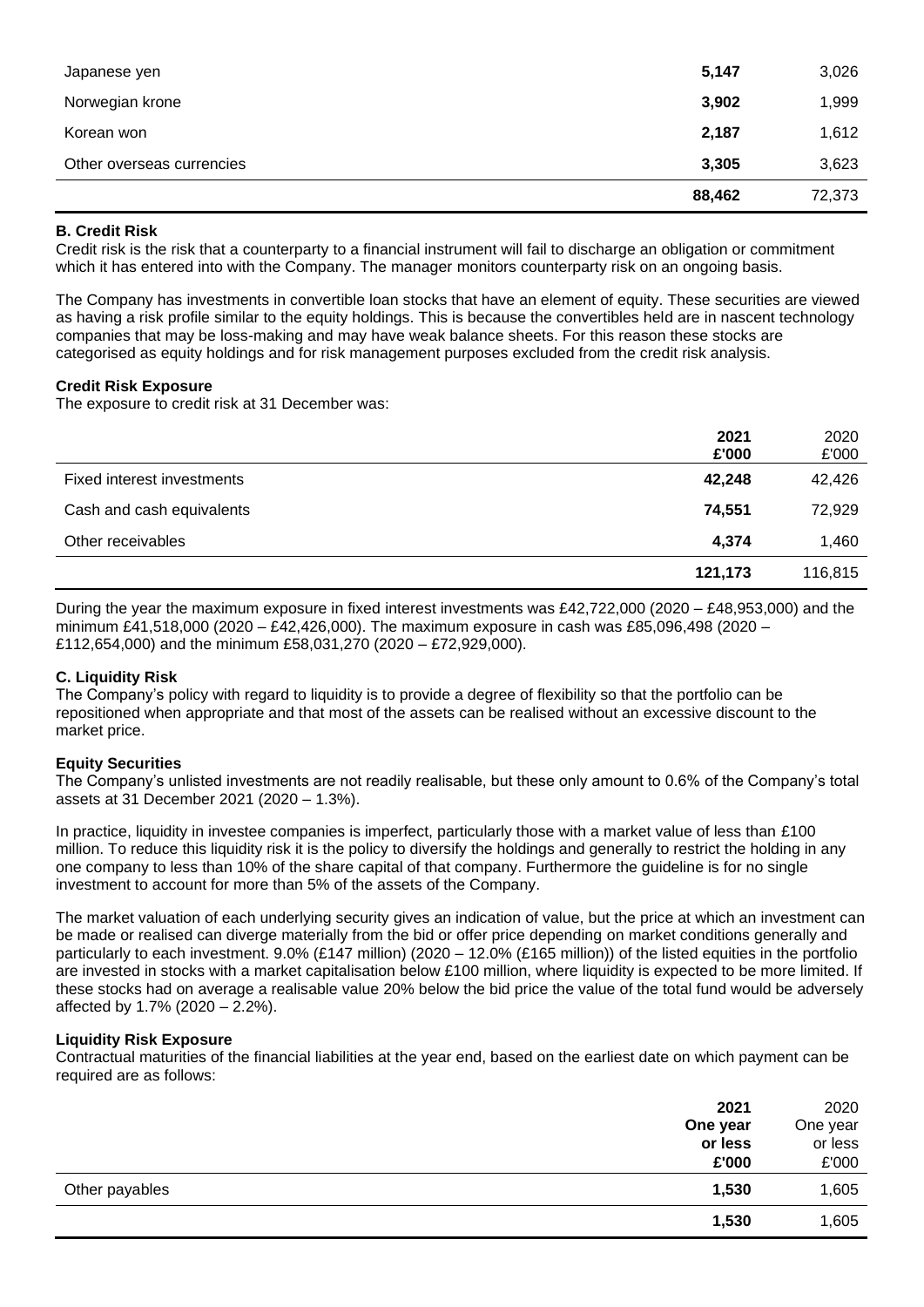#### **Fair Value of Financial Instruments**

The Company's investments, as disclosed in the Company's balance sheet, are valued at fair value.

Nearly all of the Company's portfolio of investments are disclosed in the Level 1 category as defined in FRS 102. Categorisation is based on the lowest level input that is significant to the fair value measure in its entirety.

The three levels set out in FRS102 follow:

Level 1 – The unadjusted quoted price in an active market for identical assets or liabilities that the entity can access at the measurement date.

Level 2 – Inputs other than quoted prices included within Level 1 that are observable (i.e. developed using market data) for the asset or liability, either directly or indirectly.

Level 3 – Inputs are unobservable (i.e. for which market data is unavailable) for the asset or liability.

The investment manager considers observable data to be that market data that is readily available, regularly distributed or updated, reliable and verifiable, not proprietary, and provided by independent sources that are actively involved in the relevant market.

The analysis of the valuation basis for the financial instruments based on the hierarchy as at 31 December is as follows:

#### **At 31 December 2021**

|                            | Level 1<br>£'000 | Level 2<br>£'000         | Level 3<br>£'000 | <b>Total</b><br>£'000 |
|----------------------------|------------------|--------------------------|------------------|-----------------------|
| <b>Financial assets</b>    |                  |                          |                  |                       |
| Equity investments         | 1,630,749        |                          | 6,359            | 1,637,108             |
| Government debt securities | 42,248           | -                        |                  | 42,248                |
| Convertible loan stocks    |                  |                          | 4,126            | 4,126                 |
| <b>Total investments</b>   | 1,672,997        | $\overline{\phantom{0}}$ | 10,485           | 1,683,482             |
| At 31 December 2020        |                  |                          |                  |                       |
|                            | Level 1<br>£'000 | Level 2<br>£'000         | Level 3<br>£'000 | Total<br>£'000        |

| <b>Financial assets</b>    |           |                          |        |           |
|----------------------------|-----------|--------------------------|--------|-----------|
| Equity investments         | 1,368,578 | $\overline{\phantom{0}}$ | 12.494 | 1,381,072 |
| Government debt securities | 42,426    | $\overline{\phantom{0}}$ | -      | 42.426    |
| Convertible loan stocks    | -         | $\overline{\phantom{0}}$ | 7.085  | 7,085     |
| Total investments          | 1,411,004 | $\overline{\phantom{0}}$ | 19.579 | 1,430,583 |

A reconciliation of fair value measurements in Level 3 is set out below:

#### **At 31 December 2021**

|                                      | £'000    |
|--------------------------------------|----------|
| Opening balance at 1 January 2021    | 19,579   |
| Purchases                            | 500      |
| Sales                                | (7, 136) |
| Total gains or (losses)              |          |
| - on assets sold during the year     | 5,713    |
| - on assets held at 31 December 2021 | (4, 293) |
| Assets transferred during the year   | (2, 115) |
| Return of capital                    | (1,763)  |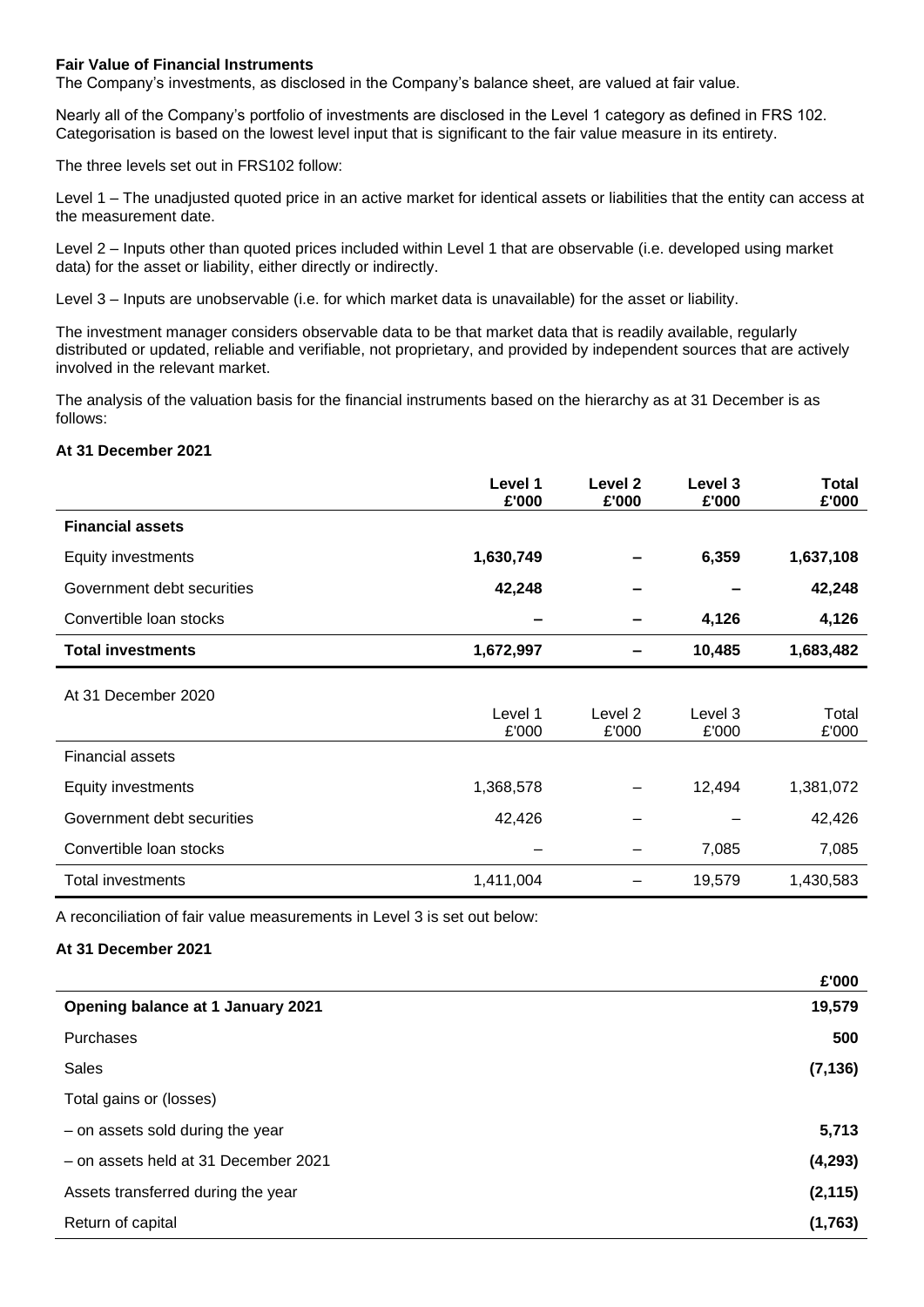#### **Viability statement**

The directors' view of the Company's viability has not changed since last year. The Company, as an investment trust, is a collective investment vehicle designed and managed for the long term. The directors consider that three years is an appropriate forward-looking time period. This recognises the Company's current position, the investment strategy, which includes investment in smaller companies, some of which are early stage and for which a three-year horizon is a meaningful period over which to judge prospects, the board's assessment of the main risks that threaten the business model and the relatively fast-moving nature of the sectors in which the Company invests. By definition, investment in smaller and early-stage companies carries higher risks, both in terms of stock liquidity and longer-term business viability and this risk is accepted by the board.

There are no current plans to amend the investment strategy, which has delivered good investment performance for shareholders over many years and, the directors believe, should continue to do so. The investment strategy and its associated risks are kept under constant review by the board. The board undertook a robust assessment of the risks pertaining to the Company, including risks to the Company's viability, and this is set out in the principal risks and uncertainties section. This included emerging risks such as the ongoing pandemic, with second order effects such as supply train disruption, and climate change. As part of this, the board considered several severe but plausible scenarios, including the impact of significant market movements.

Other items relevant in the directors' assessment of the Company's viability were: income and expenses projections and the fact that the majority of the Company's investments comprise readily realisable securities as proven by liquidity analysis of the portfolio; any borrowing facilities in place – noting there were none at the year end; and the fact that as a closed ended investment company the Company is not affected by the liquidity issues of open-ended companies caused by large or unexpected redemptions. The board also takes account of the triennial shareholder vote on whether the Company should continue as an investment trust. At the AGM in April 2019, 99.88% of votes cast were in favour of continuation. The next continuation vote will be at the AGM to be held on 19 April 2022. Given the performance of the Company and feedback from stakeholders, including the Company's broker and major shareholders, the board have no reason to believe that the continuation vote will not be approved at the AGM in 2022.

The directors confirm that, based on the above and on reviews conducted as part of the detailed internal controls and risk management processes set out on page 44, they have a reasonable expectation that the Company will continue to maintain its status as an investment trust, to implement its investment strategy and to operate and be able to meet its liabilities as they fall due for at least the next three financial years.

#### **Statement of Directors' responsibilities**

The directors are responsible for preparing the annual report and the financial statements in accordance with applicable law and regulations.

Company law requires the directors to prepare financial statements for each financial year. Under that law the directors have elected to prepare the financial statements in accordance with applicable law and United Kingdom Accounting Standards (United Kingdom Generally Accepted Accounting Practice), including FRS 102 "The Financial Reporting Standard applicable in the UK and Republic of Ireland". Under company law the directors must not approve the financial statements unless they are satisfied that they give a true and fair view of the state of affairs of the Company and of the profit or loss of the Company for that period. In preparing these financial statements, the directors are required to:

- select suitable accounting policies and then apply them consistently;
- make judgements and accounting estimates that are reasonable and prudent;
- state whether applicable UK Accounting Standards have been followed, subject to any material departures disclosed and explained in the financial statements; and
- prepare the financial statements on the going concern basis, unless it is inappropriate to assume that the Company will continue in business.

The directors are responsible for the keeping of adequate accounting records that are sufficient to show and explain the Company's transactions and disclose with reasonable accuracy at any time the financial position of the Company and enable them to ensure that the financial statements and the directors' remuneration report comply with the Companies Act 2006. They are also responsible for safeguarding the assets of the Company and hence for taking reasonable steps for the prevention and detection of fraud and other irregularities.

The directors have delegated responsibility to the manager for the maintenance and integrity of the Company's page of the manager's website. Legislation in the United Kingdom governing the preparation and dissemination of financial statements may differ from legislation in other jurisdictions.